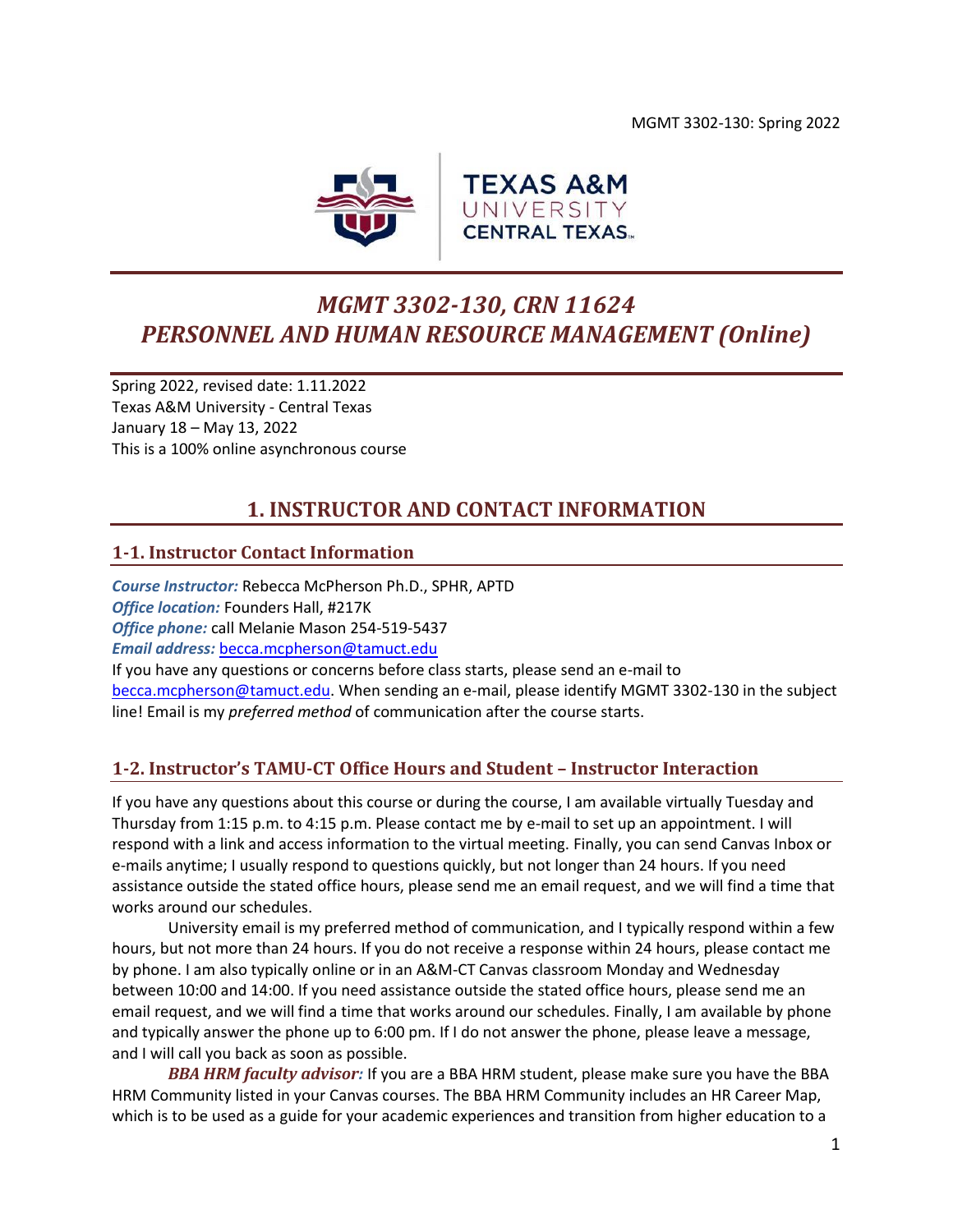professional HR position. All students interested in a career in HRM are welcome to join our Facebook Group and the HR Warriors Student Organization.

The Facebook group includes prospective HRM students, current A&M-CT students, alumni, and HR professionals from CTHRMA and WilcoHR. SHRM Chapter #5395 Texas A&M University-Central Texas. <https://www.facebook.com/groups/731484783725618/>

## **1-3. Mode of Instruction and Course Access**

**This is a 100% online asynchronous course** and uses TAMU-CT Canvas Learning Management System [\(https://tamuct.instructure.com\)](https://tamuct.instructure.com/). You will use the Canvas username and password communicated to you separately to logon to this system. Additional information is located under Technology [Requirements and Support.](#page-7-0)

## **1-4. Syllabus Accessibility**

This document is screen reader accessible. The following hyperlinks will direct you to the major sections of this syllabus: course [information,](#page-2-0) [course requirements,](#page-3-0) [technology requirements and support,](#page-7-1) [bi](#page-8-0)[weekly checklist,](#page-8-0) and [course and university procedures and policies,](#page-13-0) [frequently asked questions,](#page-15-0) and [Appendix.](#page-18-0)

## **1-5. SafeZone**

SafeZone is an emergency warning system for Texas A&M University-Central Texas that provides a public safety application that gives you the ability to call for help with the push of a button. It also provides Texas A&M University-Central Texas the ability to communicate emergency information quickly via push notifications, email, and text messages. All students automatically receive email and text messages via their myCT accounts.

Downloading SafeZone allows access to push notifications and enables you to connect directly for help through the app.

You can download SafeZone from the app store and use your myCT credentials to log in. If you would like more information, you can visit the **SafeZone** website [www.safezoneapp.com].

To register SafeZone on your phone, please follow these 3 easy steps*:*

- 1. Download the SafeZone App from your phone store using the link below:
	- o [iPhone/iPad:](https://apps.apple.com/app/safezone/id533054756) [https://apps.apple.com/app/safezone/id533054756]
	- o [Android Phone / Tablet](https://play.google.com/store/apps/details?id=com.criticalarc.safezoneapp) [https://play.google.com/store/apps/details?id=com.criticalarc.safezoneapp]
- 2. Launch the app and enter your myCT email address (e.g. {name}@tamuct.edu)
- 3. Complete your profile and accept the terms of service

## **1-6. COVID-19 Safety Measures**

To promote public safety and protect students, faculty, and staff during the coronavirus pandemic, Texas A&M University-Central Texas has adopted policies and practices to minimize virus transmission.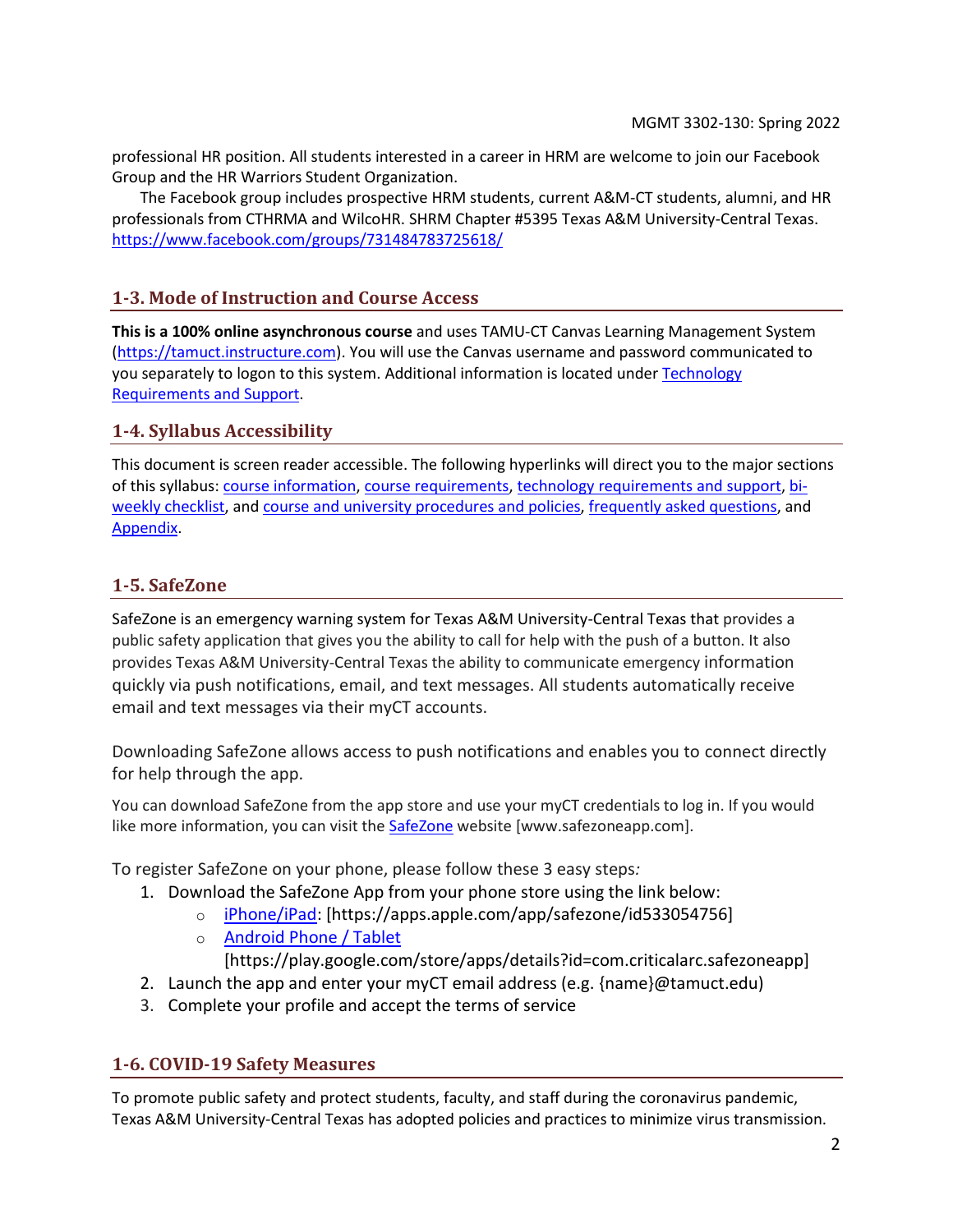#### MGMT 3302-130: Spring 2022

All members of the university community are expected to adhere to these measures to ensure their own safety and the safety of others. Students must observe the following practices while participating in face-to-face courses, course-related activities (office hours, help sessions, transitioning to and between classes, study spaces, academic services, etc.) and co-curricular programs:

• **Self-monitoring** - Students should follow CDC recommendations for self-monitoring. Students who have a fever or exhibit symptoms of COVID-19 should participate in class remotely and should not participate in face-to-face instruction. Students required to quarantine must participate in courses and course-related activities remotely and must not attend face-to-face course activities. Students should notify their instructors of the quarantine requirement. Students under quarantine are expected to participate in courses and complete graded work unless they have symptoms that are too severe to participate in course activities.

• **Face Coverings** - Face coverings must be worn inside of buildings and within 50 feet of building entrances on the A&M-Central Texas Campus. This includes lobbies, restrooms, hallways, elevators, classrooms, laboratories, conference rooms, break rooms, non-private office spaces, and other shared spaces. Face coverings are also required in outdoor spaces where physical distancing is not maintained. The university will evaluate exceptions to this requirement on a case-by-case basis. Students can request an exception through the Office of Access and Inclusion in Student Affairs.

• **Physical Distancing** - Physical distancing must be maintained between students, instructors, and others in the course and course-related activities.

• **Classroom Ingress/Egress** - Students must follow marked pathways for entering and exiting classrooms and other teaching spaces. Leave classrooms promptly after course activities have concluded. Do not congregate in hallways and maintain 6-foot physical distancing when waiting to enter classrooms and other instructional spaces.

<span id="page-2-0"></span>• The university will notify students in the event that the COVID-19 situation necessitates changes to the course schedule or modality.

## **2. COURSE INFORMATION**

## **2-1. Course Overview, Description, and Duration**

In this course, students will study the fundamental functions of human resources management, the relationship between personnel management and organizations' emerging role of personnel administration in the development of strategic policy for organizations.

## **2-2. Course Objectives**

Upon successful completion of MGMT3302 Personnel and Human Resource Management, students will be able to:

1. *Human Resource Management (HRM):* Demonstrate an understanding of HRM's integrated role in an organization by identifying and explaining HR's roles in an organization as well as identifying, describing, and applying strategic HRM concepts and business management concepts to designing and implementing effective and efficient human resource management programs that support the organization's mission, vision, values, and, strategic goals and objectives.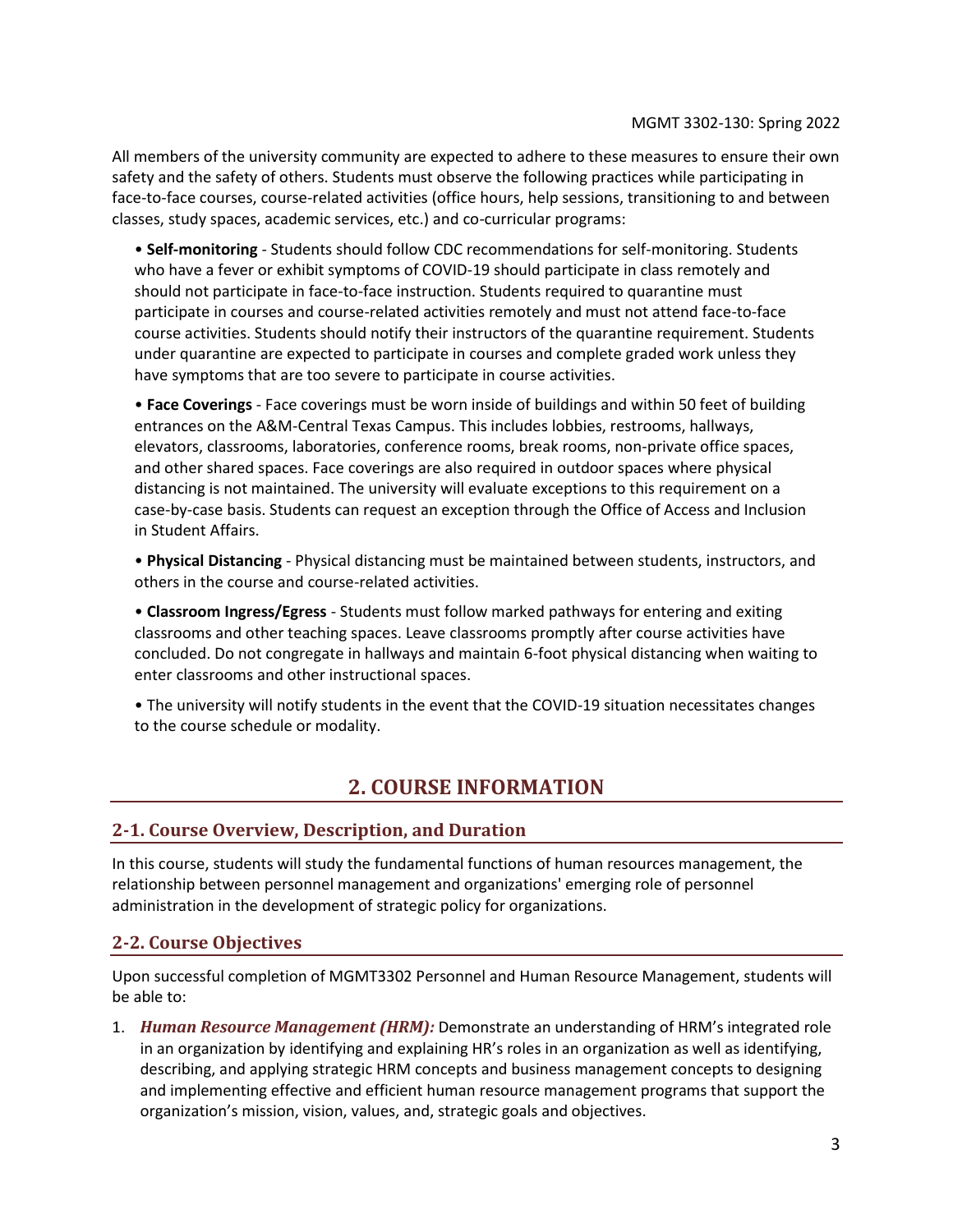- 2. *Staffing and Labor Markets:* Identify and explain effective organizational staffing practices such as job analysis, job descriptions, job design and major motivation theories with particular emphasis on applying concepts to workforce planning, employer branding, recruiting, selection, and retention.
- 3. *Human Resource Development:* Identify and explain the ADDIE process, individual-centered and organization-centered approaches to talent management, performance management systems, and performance-focused organizational culture with particular emphasis on applying concepts to effective employee training, employee development, and performance management practices.
- 4. *Total Rewards:* Identify and describe the components of the total rewards approach to compensation management and explain the relationship between effective compensation and benefits practices with particular emphasis on applying concepts related to target labor demographics, compensation philosophy, benefits selection, employer branding, recruiting, and retention.
- 5. *Employee Relations:* Identify and describe the impact of risk management, employee protection, employee rights, and collective bargaining on the employment relationship.
- 6. *Legal Compliance:* Identify employment laws and their key components which impact the major functions of human resource management including strategy and planning, equal employment opportunity, staffing, talent management, total rewards, risk management and worker protections, and employee and labor relations.
- 7. *Professional Etiquette:* Understand, apply, and demonstrate professionalism as described under professional etiquette [\(Course Requirement 7](#page-5-0) on page 6).

## **2-3. Module Learning Outcomes**

Module-level student outcomes are located in the Canvas classroom at the beginning of the Module.

## **2-4. Required Textbook and Videos**

- Title: **HRM Core Concepts**
- Author: Jean Phillips
- ISBN: 978-1-948-42685-5
- Publisher: Chicago University Press
- Publication Year: 2019

<span id="page-3-0"></span>To do the assignments, you will be required to watch two movies *Moneyball* and *Gung Ho*. TAMUCT library has the online version of these movies. The link to these movies will be provided through our Canvas website.

## **3. COURSE REQUIREMENTS**

A syllabus serves as an instructional and study planning document for both faculty and students. Although every effort will be taken to complete the semester according to the syllabus, it may become necessary to make certain changes to better facilitate the academic environment. In such an event, changes will be announced in the virtual classroom and emailed to students within one week of the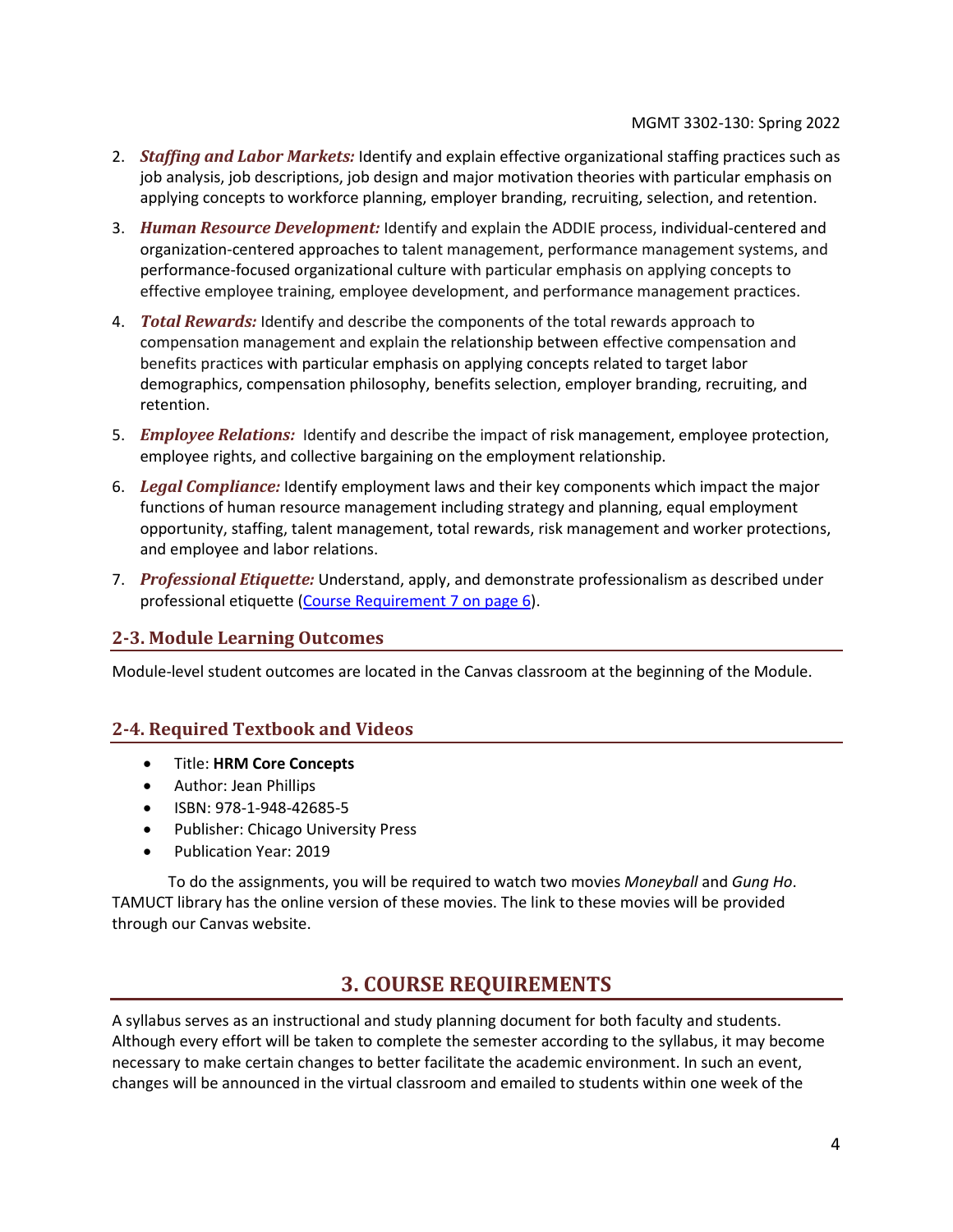change decision. Following is a description of the major course assignments as well as other components that make up the total grade for this course.

#### **\* IMPORTANT NOTICE**

**All the required works in this course represent the independent work of students; teamwork will not be permitted. A student who turned in a course requirement that is a result of teamwork will receive a failing grade "F" and a referral to Student Affairs**.

## **3-1. Requirement 1: Discussions (7 discussions range from 30 to 40 points each, a total of 250 points)**

Discussions are intended to create student-to-student interaction in the course as well as teach and reinforce module concepts. The detailed instruction for each discussion will be provided through Canvas. Discussions are interactive and time sensitive; therefore, contributions to **discussions will not be accepted late without written documentation of an unavoidable or unforeseeable event.**

**Professional Conduct Expectations:** Online netiquette and in-person professional conduct are required at all times. I reserve the right to delete student posts that violate netiquette expectations, including those posts that lack kindness, respect, and inclusive language towards students or the instructor. A student whose post lacks netiquette will be deleted and receive a 0 for that discussion. A student's behavior that is unprofessional and/or violates netiquette expectations will be viewed as a violation of professional etiquette [\(Course Requirement 7](#page-5-0) on page 6). **A reduction in one final grade level (e.g., from A grade to B grade) will occur per case of behavior that is unprofessional and/or violates netiquette expectations.** However, I reserve the right to reduce the penalty if I believe the behavior was unintentional or very minor in impact.

## **3-2. Requirement 2: Individual Assignments (8 assignments range from 50 to 100 points each, a total of 480 points)**

Assignments in this course are qualitative assessments of module-level learning objectives, which are designed to help you practice applying course concepts to solve compensation problems. *A rubric entailing the grading criteria is provided with instruction for assignment.* An example of an individual assignment can be found in th[e Appendix.](#page-18-0)

If citations and references are needed in writing your answers, you are required to use the **American Psychological Association** (APA) formatting. **Students whose assignment includes plagiarism will receive a failing grade "F" on this course and be referred to Student Affairs.** However, I reserve the right to reduce the penalty if I believe plagiarism was unintentional or very minor in impact. Please review my policy regarding Plagiarism under [Instructor's Policies](#page-6-0). If you are unfamiliar with APA, I encourage you to investigate the links provided in the Orientation module.

**Assignments are not accepted late without written documentation of an unavoidable or unforeseeable event preventing you from completing and turning in the assignment during the week it was available for submission.**

## **3-3. Requirement 3: Module Review Quizzes (14 quizzes, 10 points each, a total of 140 points)**

Chapter review quizzes are provided to ensure students are reading and understanding concepts presented in the learning module as well as to help prepare you for the final exam. Quizzes reinforce key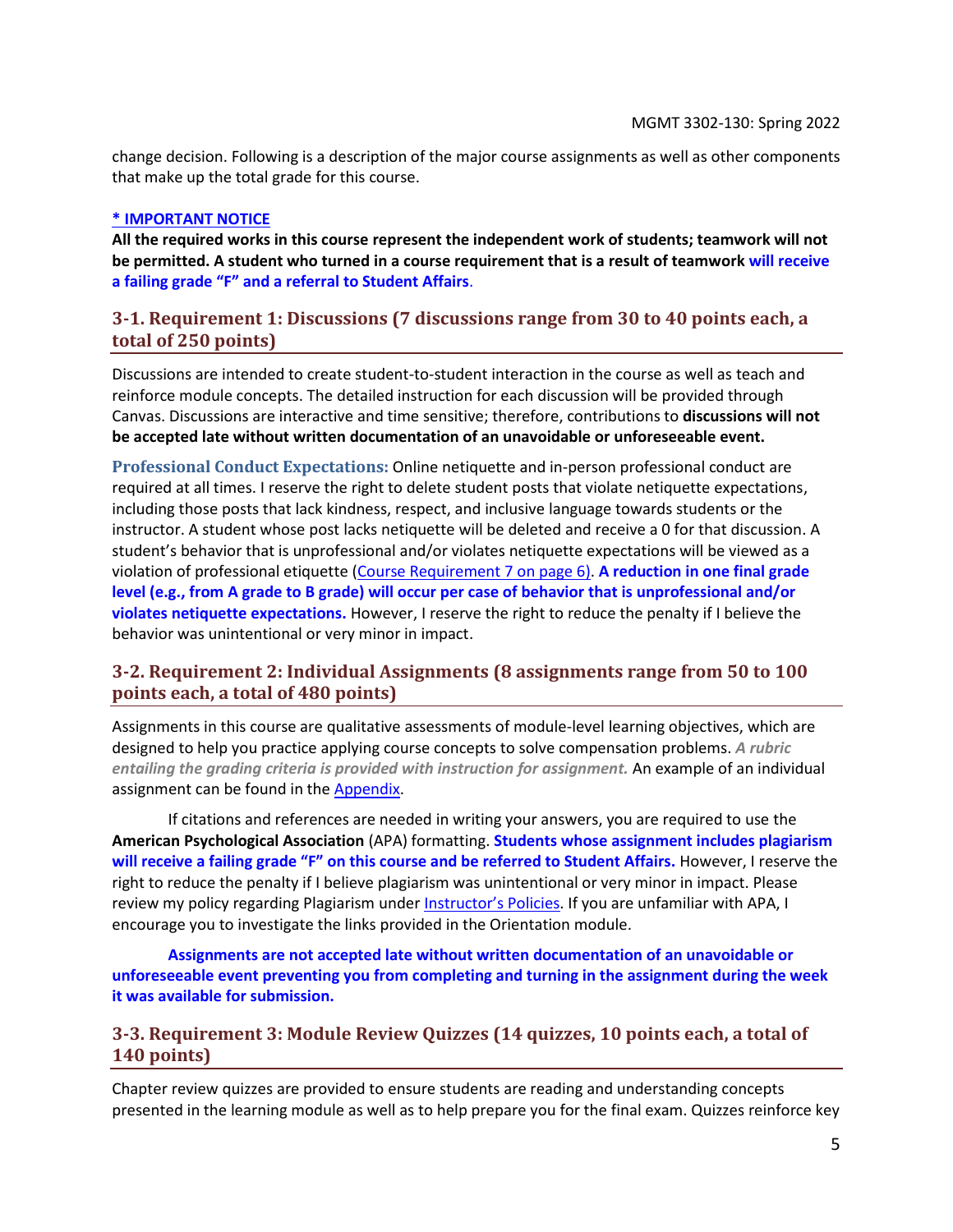concepts from the required readings and videos related to module-level objectives. Quizzes will be completed and submitted to Canvas, then scored automatically through TAMUCT's Web-supported Canvas application.

**Students can take each quiz twice. The higher score of the two attempts will be recorded.** Quizzes include 5 to 10 questions each and anticipated to take approximately 15 minutes to complete. However, you may take up to 30 minutes to complete the quiz. Keep in mind that quizzes must be completed by the due date posted on the [bi-weekly checklist.](#page-8-0) **Opportunities to complete quizzes late will only be provided with written documentation of an unavoidable or unforeseeable event.**

## **3-4. Requirement 4: Final Exam (100 points)**

There will be a final exam at the end of the semester. The exam includes 50 multiple choice and true/false questions, which **assess content from the required readings and videos**. 50 multiple choice and true/false questions will be scored automatically through TAMUCT's Web-supported Canvas application. To complete the 50 multiple choice and true/false questions, 150 minutes will be given and **must be completed in one sitting (multiple attempts are NOT allowed for this exam)**.

**Opportunities to complete the final exam late will only be provided with written documentation of an unavoidable or unforeseeable event.**

## **3-5. Requirement 5: Introduction and Course Wrap Up (10 points)**

You need to post your introduction at the beginning of the course (5 points).

You need to post your concluding thoughts at the end of the course (5 points). An additional 5 bonus points for completing the course survey.

## **3-6. Requirement 6: Syllabus/Plagiarism Review Quiz (20 points)**

This quiz is provided to ensure students are understanding the course requirements as well as the writing requirements to successfully pass this course.

**Students can take this quiz twice. The higher score of the two attempts will be recorded.** This quiz includes 10 questions and anticipated to take approximately 15 minutes to complete. However, you may take up to 30 minutes to complete the quiz. Keep in mind that this quiz must be completed by the due date posted on the [course calendar .](#page-8-0) **Opportunities to complete the quiz late will only be provided with written documentation of an unavoidable or unforeseeable event.**

## <span id="page-5-0"></span>**3-7. Requirement 7: Professional Etiquette**

Students are expected to embody professionalism to include the following:

- *1. Demeanor* Being polite, well-spoken, inclusive and mature, and demonstrating tact, respect, compassion, and appreciation - not being rude, belligerent, arrogant, or aggressive.
- *2. Reliability* Following through on tasks in a timely manner and communicating unanticipated events.
- *3. Competency* Committing to learning and applying content from the course, acting in a responsible manner, and practicing sound judgment, seeking assistance when appropriate.
- *4. Ethics* Being honest and trustworthy.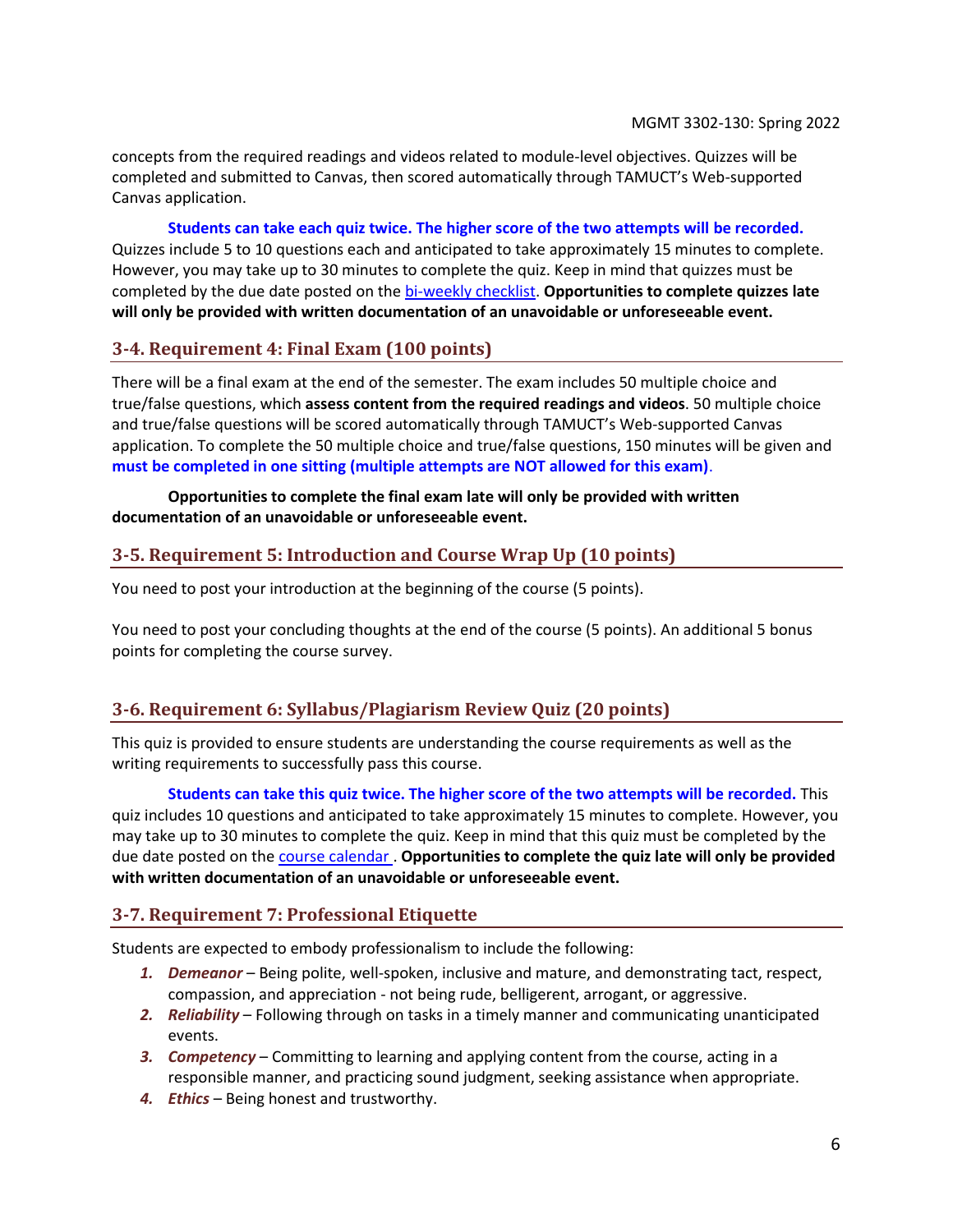*5. Equality* – Refraining from giving or seeking preferential treatment unless supported by the Office of Access and Inclusion, adhering to published policies of the university, seeking assistance or clarification when appropriate.

**A student who violates professional etiquette in a manner that is egregious (as determined by the instructor) may result in a failing grade for the course**. A less severe penalty may be assigned by the instructor, depending on the circumstances of the situation.

## <span id="page-6-1"></span>**3-8. Grading Criteria**

Graded requirements support course objectives and include a combination of discussions, assignments, quizzes, and final exam.

| <b>Requirement</b>                        | Percentage | <b>Detail</b>                                           |
|-------------------------------------------|------------|---------------------------------------------------------|
| <b>Discussion</b>                         | 25%        | 7 discussions - 30 to 40 points each: 250 points total  |
| <b>Assignments</b>                        | 48%        | 8 assignments - 50 to 100 points each: 480 points total |
| <b>Review Quizzes</b>                     | 14%        | 14 quizzes - 10 points each: 140 points total           |
| <b>Introduction and Wrap</b><br><b>up</b> | 1%         | 10 points total (5 points each)                         |
| <b>Syllabus/Plagiarism Quiz</b>           | 2%         | 20 points total                                         |
| <b>Final Exam</b>                         | 10%        | 100 points total                                        |
| <b>Professional Etiquette</b>             |            | Can be a deduction factor                               |
| <b>Total</b>                              | 100%       | 1,000 points total                                      |

#### *Grade Composition:*

**Grades will be determined by the total points that you receive in this course: A= 900 or more, B= 899- 800, C= 799-700, D= 699-600, and F= 599 or less. Grades will NOT be determined by the percentage that you may view on our Canvas website.**

*Posting of Grades:* All student grades are anticipated to be posted in the Canvas Grade book within seven days of the submission deadline. If I am unable to return grades within this timeline, I will post an announcement in the Canvas classroom with the anticipated posting date for grades. Students should monitor their grades through this tool and report any issues or concerns immediately.

*Submitting Course Requirements:* Please submit all course requirements (discussions, assignments, quizzes, and exams) through our Canvas classroom.

## <span id="page-6-0"></span>**3-9. Instructor Policies**

*Late works:* All discussions are due on the date designated on the syllabus course schedule unless otherwise posted in the classroom announcements. Initial posts can be posted late, but not posted after the discussion closes. Remember, contributions to discussions are dependent on the interaction of other students, and they are open for two weeks.

Exams can only be taken at alternate times in exceptional circumstances and require documentation to support the exceptional circumstance.

A ten percent penalty will be assessed for late assignments (assignments #1 -8). Assignments that are late will not be accepted more than three days late without written documentation of an emergency or unavoidable unplanned event preventing you from completing and turning in the course requirement during the week it was available for submission. All late assignments should be uploaded to the Canvas classroom. If you are having difficulties completing the assignment, please contact me to discuss submitting within the late deadline without a penalty.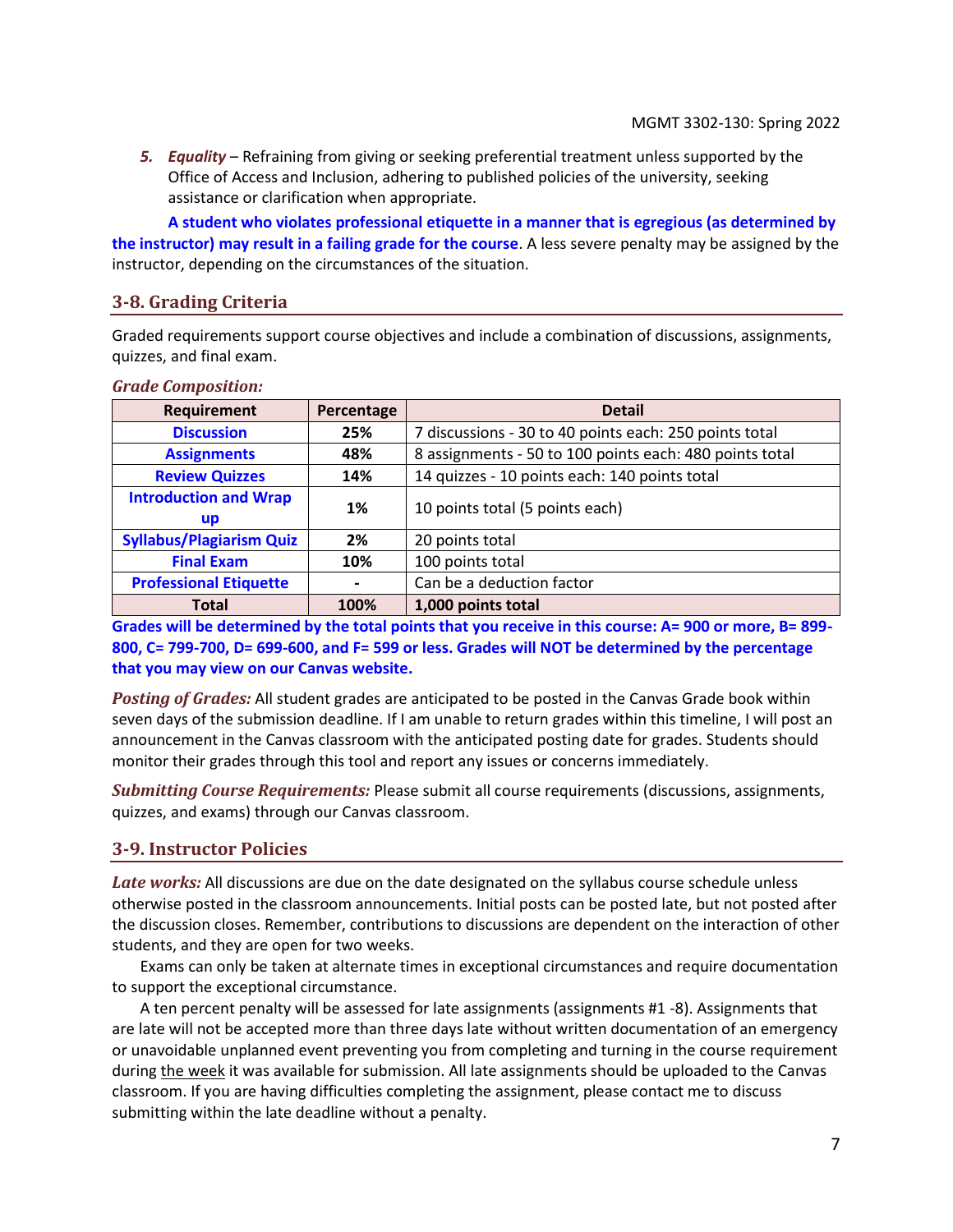Quizzes can be taken late with documentation of an unavoidable or unforeseeable event. However, they cannot be taken after the due date of the related exam.

Please keep in mind that any exception to the late policy requires documentation supporting an emergency or unplanned, unforeseeable event. No submissions are accepted after the last day of class unless the student has an approved incomplete contract in place.

Typically, rounding of final grades to the next higher number, i.e. 89.2 to 90 will only be permitted in two situations. First, the student participated in and completed all course requirements. Second, documentation was provided for an unavoidable or unforeseeable event impacting completion of specific course requirements and where all others course requirements were completed.

*Plagiarism:* **A student who turned in a plagiarized assignment**, *i.e., failing to cite and reference the information source properly*, **will receive a failing grade "F" and a referral to Student Affairs**. However, I reserve the right to reduce the penalty if I believe plagiarism was unintentional or very minor in impact.

When you are using an idea from another source (including your past assignments from this as well as other courses) in your writing, you need to do the following two things.

**1) Cite and reference the source properly (using the APA format).**

**2) Paraphrase the original writing, so no more than seven consecutive words are identical.**

**\* Here, a 'source' also includes your past assignments from this as well as other courses.**

**Any writing (that uses an idea from another source) that does not meet BOTH of the above two criteria will be considered as plagiarism.**

**How to properly cite, reference, and paraphrase are outlined in** *Citations and References* **video in the Orientation Module. Please watch this video and cite, reference, and paraphrase accordingly.** 

<span id="page-7-1"></span>*The operation of the online course and being an online student:* Students' learning experiences will be largely impacted by interaction with the instructor and other students as part of a learning community. Therefore, by registering for a web-based course, you have committed to participate in the online course activities. Plan to participate regularly.

## **4. TECHNOLOGY REQUIREMENTS AND SUPPORT**

## <span id="page-7-0"></span>**4-1. Technology Requirements**

This course will use the A&M-Central Texas Instructure Canvas learning management system. Login to [A&M-Central Texas Canvas](file:///C:/Users/becca/Downloads/tamuct.instructure.com) [https://tamuct.instructure.com/] or access Canvas through the TAMUCT Online link in [myCT](https://tamuct.onecampus.com/) [https://tamuct.onecampus.com/]. You will log in through our Microsoft portal.

*This course will use the TAMUCT Canvas learning management system.*

- Login to https://tamuct.instructure.com to access the course.
- Username: Your MyCT username
- Initial password: Your MyCT password

*Technology issues are not an excuse for missing a course requirement.* Make sure your computer is configured correctly and address issues well in advance of deadlines. Be sure to identify a backup plan in the event of technology issues, such as using the TAMUCT computer lab, a local library computer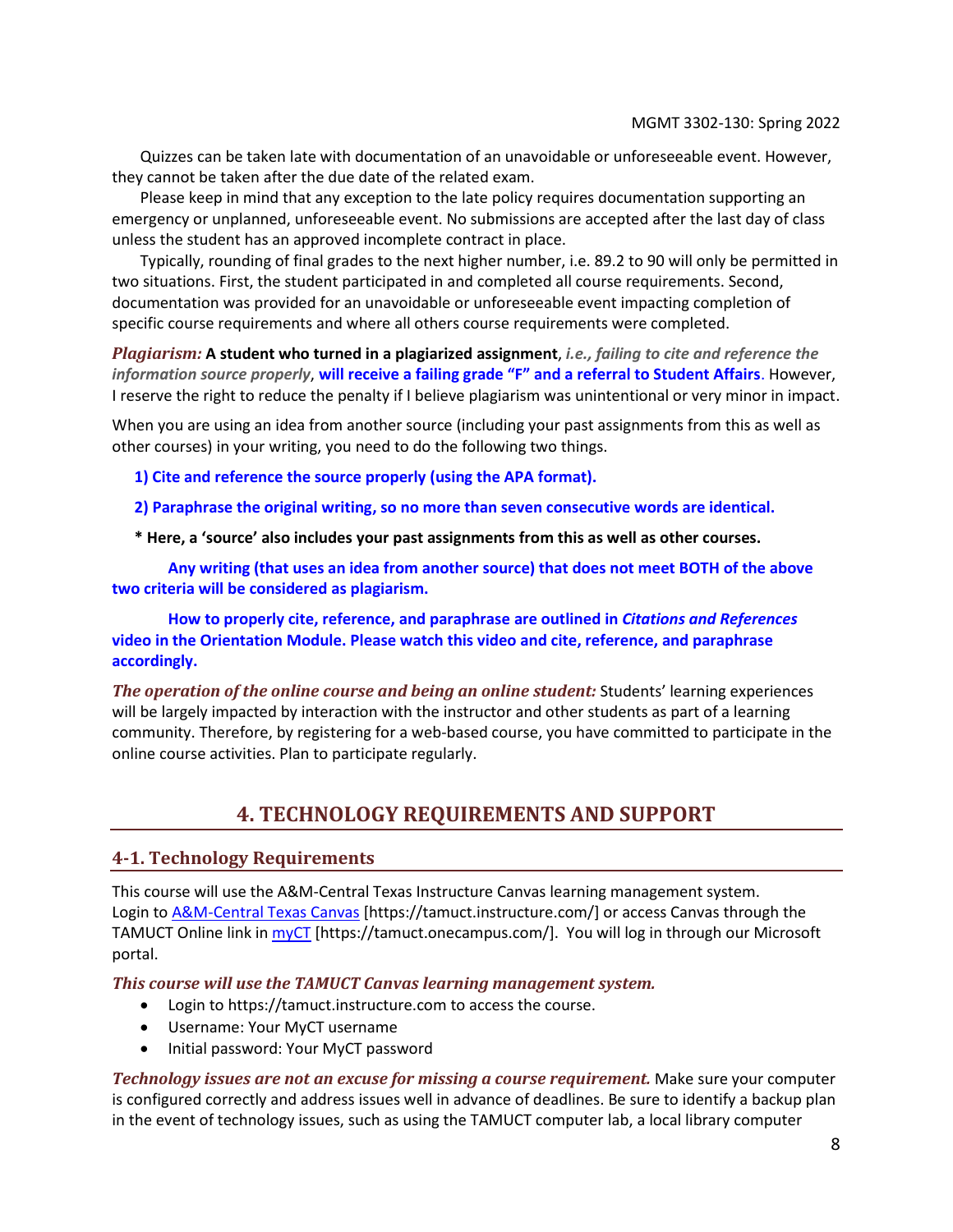where available, a backup laptop of your own, or access to a friend, neighbor, or family member's computer. If you do encounter technical difficulties, please send me an email.

## **4-2. Technology Support**

For technology issues, students should contact Help Desk Central. They are open 24 hours a day, 7 days a week:

- Email: [helpdesk@tamu.edu](mailto:helpdesk@tamu.edu)
- Phone: (254) 519-5466
- Web Chat[: http://hdc.tamu.edu](http://hdc.tamu.edu/)

When calling for support, please let your support technician know you are a TAMUCT student. For issues related to course content and requirements, contact the [instructor.](#page-0-0) Remember, technology issues are not an excuse for missing a course requirement – make sure your computer is configured correctly, address issues well in advance of deadlines, and have a backup plan.

## **5. COURSE OUTLINE AND CALENDAR**

<span id="page-8-0"></span>This bi-weekly checklist provides you with a list of the things that you need to do in a given two-week period. You'll need to check off all the things in the list to be considered as "complete" for that twoweek period.

Each two-week period work for the course will begin on Monday of the odd number week (Week 1, Week 3, Week 5, …) and end on Sunday of the even number week (Week 2, Week 4, Week 6, … ; except in the final week). *Most* of the things that you need to do within each two-week period have *Friday* or *Sunday night at 11:59 p.m.* deadlines.

Course materials for a given two-week period will be open at 12:01 a.m. on Saturday of the preceding week. **Course materials will not be opened in advance**. All content including required readings, videos, quizzes, discussion, and assignments are located in the Modules link on the left menu in canvas.

I reserve the right to make changes to the course schedule if the need arises. If changes are made, you will be notified in advance of the change through a posted announcement in the Canvas classroom.

## *Weeks 1 and 2: January 18, Tuesday – January 30, Sunday*

## **Opens January 18th Week 1** Read Course Information & Welcome Message Download and read the syllabus Participate in Student Introductions (5 points, due *January 23, Sunday*) Complete the Syllabus/Plagiarism Review Quiz (20 points, due *January 23, Sunday*) Read Ch. 1 Strategic HRM Watch Required Videos (~55 minutes) Complete Review Quiz (10 points, *January 23, Sunday*)

#### **Week 2**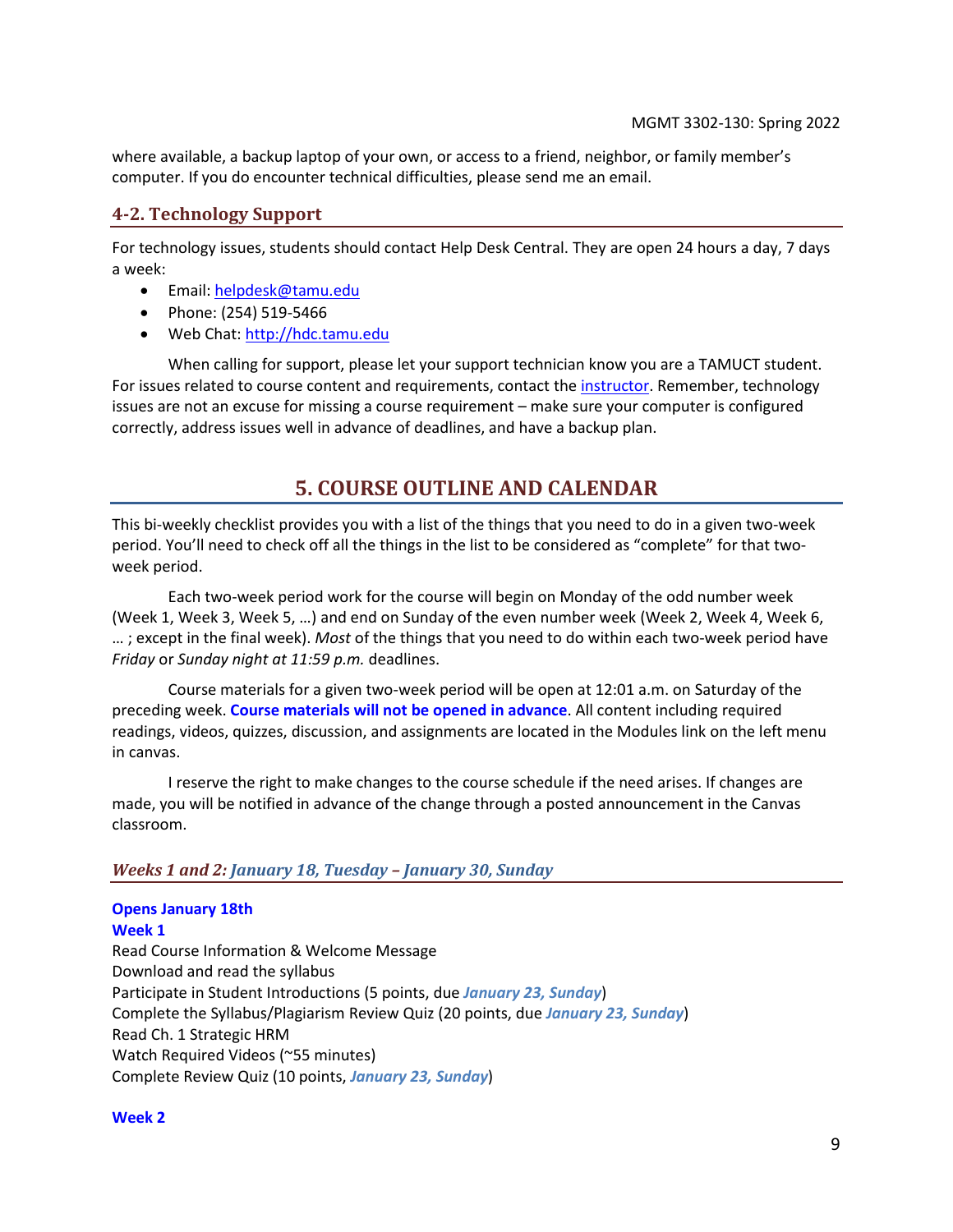Read Ch. 2 The Role of HRM in Business Read th[e article by Forbes](https://www.forbes.com/sites/forbeshumanresourcescouncil/2018/08/10/what-do-hr-professionals-really-do-eight-experts-dispel-common-myths/?sh=60e9577939c7) Watch Required Videos (~13 minutes) Review Quiz (10 points, *January 28, Friday*) Discussion #1 (What is HRM?) initial response (20 points, *January 28, Friday*) Complete Discussion #1 (At least 2 follow-up posts) (10 points, *January 30, Sunday*) Complete Assignment 1 (50 points, *January 30, Sunday*)

#### **Topics Covered**

HRM Functions / HRM Roles / Strategic Fit / High Performance Work Systems / Organizational Culture / Organizational Change / HRM Metrics / Global HRM

#### *Weeks 3 and 4: January 31, Monday – February 13, Sunday*

#### **Opens January 30th**

**Week 3** 

Read Ch. 3 The Legal Context of HRM Search TAMUCT Library and Read the article by Skerry (2002), Beyond Sushiology: Does Diversity Work? Watch Required Videos (~11 minutes) Review Quiz (10 points, *February 06, Sunday*)

#### **Week 4**

Read Ch. 4 Analyzing Work and HR Planning Read [article by HuffPost](https://www.huffpost.com/entry/telecommuting-the-pros-cons_b_8454260) Read [article by Time](https://business.time.com/2013/02/26/memo-read-round-the-world-yahoo-says-no-to-working-at-home/) Watch Required Videos (~30 minutes) Review Quiz (10 points, *February 11, Friday*) Discussion #2 (Competitive Advantage and HRM) initial response (25 points, *February 11, Friday*) Complete Discussion #2 (At least 2 follow-up posts) (15 points, *February 13, Sunday*) Watch Movie Moneyball for Assignment 2 (~133 minutes) Complete Assignment 2 (60 points, *February 13, Sunday*)

#### **Topics Covered**

Employment Laws / Equal Employment Opportunity / Types of Employment Lawsuit / Job Analysis / Job Design / Job Description / Organizational Structure

#### *Weeks 5 and 6: February 14, Monday – February 27, Sunday*

**Opens February 13th Week 5**

Read Ch. 5 Sourcing and Recruiting Watch Required Videos (~33 minutes) Review Quiz (10 points, *February 20, Sunday*)

#### **Week 6**

Read Ch. 6 Selection and Hiring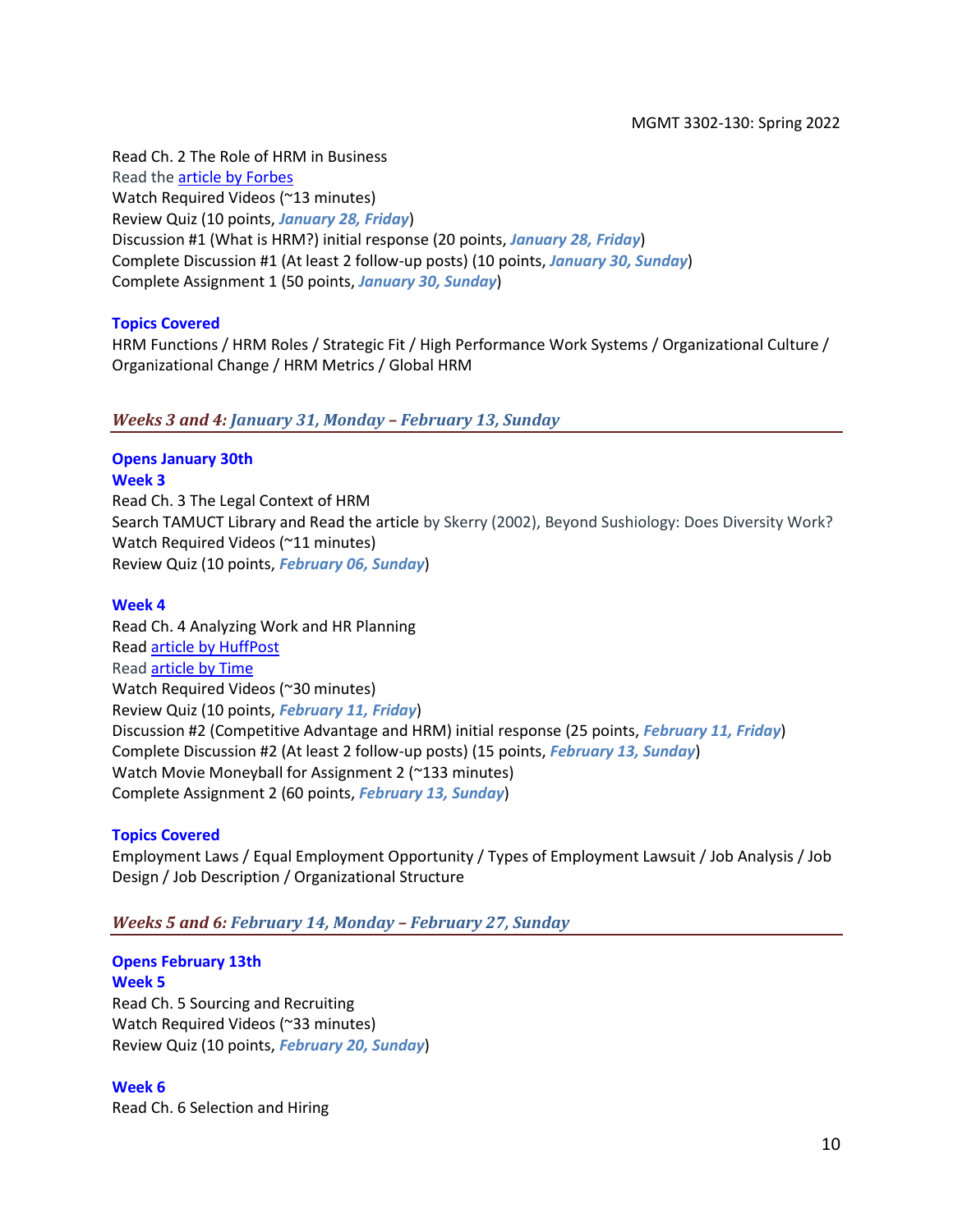Read the Introduction and [Section 1 \(from page 3 to 14\)](https://www.opm.gov/policy-data-oversight/assessment-and-selection/structured-interviews/guide.pdf) of the following guide by U.S. Office of Personnel Management (2008) Watch Required Videos (~14 minutes) Review Quiz (10 points, *February 25, Friday*) Discussion #3 (O\*Net and Selection) initial response (25 points, *February 25, Friday*) Complete Discussion #3 (At least 2 follow-up posts) (15 points, *February 27, Sunday*) Complete Assignment 3 (50 points, *February 27, Sunday*)

#### **Topics Covered**

Internal and External Recruiting / Recruiting Metrics / Selection / Assessment Goals / Assessment Methods / Branding

#### *Weeks 7 and 8: February 28, Monday – March 13, Sunday*

#### **Opens February 27th Week 7**

Read Ch. 7 Training and Development Watch Required Videos (~27 minutes) Review Quiz (10 points, *March 06, Sunday*)

#### **Week 8**

Read Ch. 8 Performance Management Read th[e article by Forbes](https://www.forbes.com/sites/markmurphy/2018/11/04/heres-why-you-still-need-to-conduct-performance-reviews-with-your-employees/?sh=6f5dd0a19f80) Watch Required Videos (~18 minutes) Review Quiz (10 points, *March 11, Friday*) Discussion #4 (Performance Appraisal) initial response (25 points, *March 11, Friday)* Complete Discussion #4 (At least 2 follow-up posts) (15 points, *March 13, Sunday*) Complete Assignment 4 (50 points, *March 13, Sunday*)

#### **Topics Covered**

Five Steps to Effective Training (ADDIE) / Types of Training / Socialization / Human Resource Development / Performance Management / / Balanced Scorecard / Performance Measurement Methods / Performance Feedback and Reward

*March 14th, Monday – March 18th, Friday* 

# **Spring Break!**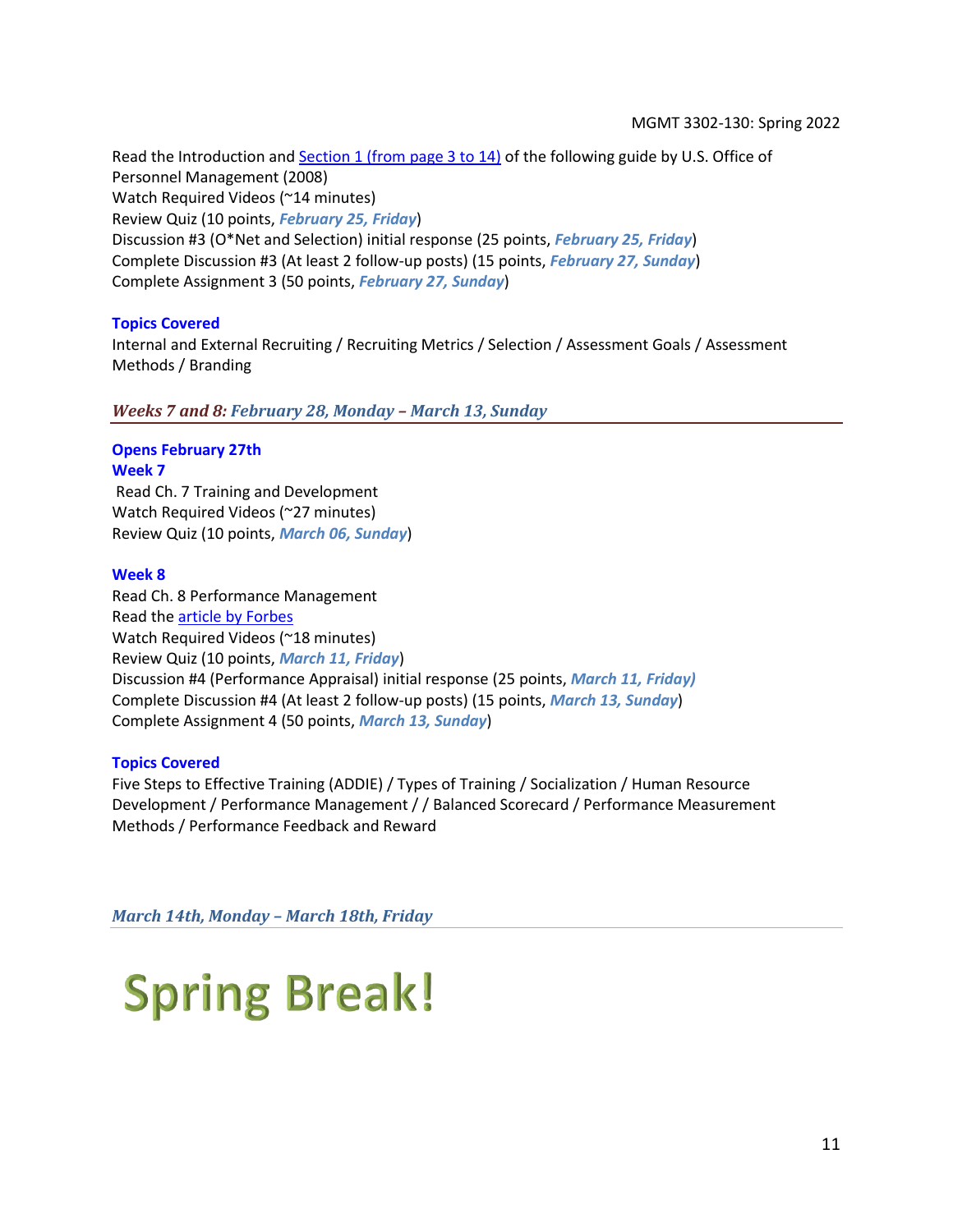#### *Weeks 9 and 10: March 21st, Monday – April 3rd, Sunday*

## **Opens March 20th**

#### **Week 9**

Read Ch. 9 Base Compensation Read th[e article by Bureau of Labor Statistics](https://www.bls.gov/news.release/pdf/ecec.pdf) Watch Required Videos (~15 minutes) Review Quiz (10 points, *March 27, Sunday*)

#### **Week 10**

Read Ch. 10 Incentives Watch Required Videos (~36 minutes) Review Quiz (10 points, *April 1, Friday*) Discussion #5 (Market Pay) initial response (20 points, *April 1, Friday)* Watch Required Videos for Discussion 5 (~8 minutes) (located in discussion link) Complete Discussion #5 (At least 2 follow-up posts) (10 points, *April 3, Sunday*) Watch Required Videos for Assignment 5 (~10 minutes) (located in the assignment link) Complete Assignment 5 (50 points, *April 3, Sunday*)

#### **Topics Covered**

Total Rewards / Compensation Types / Job Evaluation / Market Pay / Equity Theory / Executive Compensation / Compensation Laws and Regulations / Incentives / Bonuses / Pay-for-Performance / Expectancy Theory

#### *Weeks 11 and 12: April 4, Monday – April 17, Sunday*

## **Opens April 3rd Week 11** Read Ch. 11 Benefits

Read th[e article by Forbes](https://www.forbes.com/sites/financialfinesse/2018/09/16/should-you-choose-a-defined-benefit-or-defined-contribution-plan/?sh=428960d067ca) Watch Required Videos (~23 minutes) Review Quiz (10 points, *April 10, Sunday*)

#### **Week 12**

Read Ch. 12 Creating a Healthy Work Environment Read th[e article by](https://www.forbes.com/sites/forbescoachescouncil/2018/12/18/why-psychological-safety-is-necessary-for-a-competitive-advantage/?sh=5b6a75992647) Forbes Read th[e article by](https://www.forbes.com/sites/pavelkrapivin/2019/04/28/why-psychological-safety-is-vital-for-great-teams-and-happy-employees/?sh=46fba66227ff) Forbes Watch Required Videos (~12 minutes) Review Quiz (10 points, *April 15, Friday*) Discussion #6 (Benefits) initial response (20 points, *April 15, Friday)* Complete Discussion #6 (At least 2 follow-up posts) (10 points, *April 17, Sunday*) Complete Assignment 6 (60 points, *April 17, Sunday*)

#### **Topics Covered**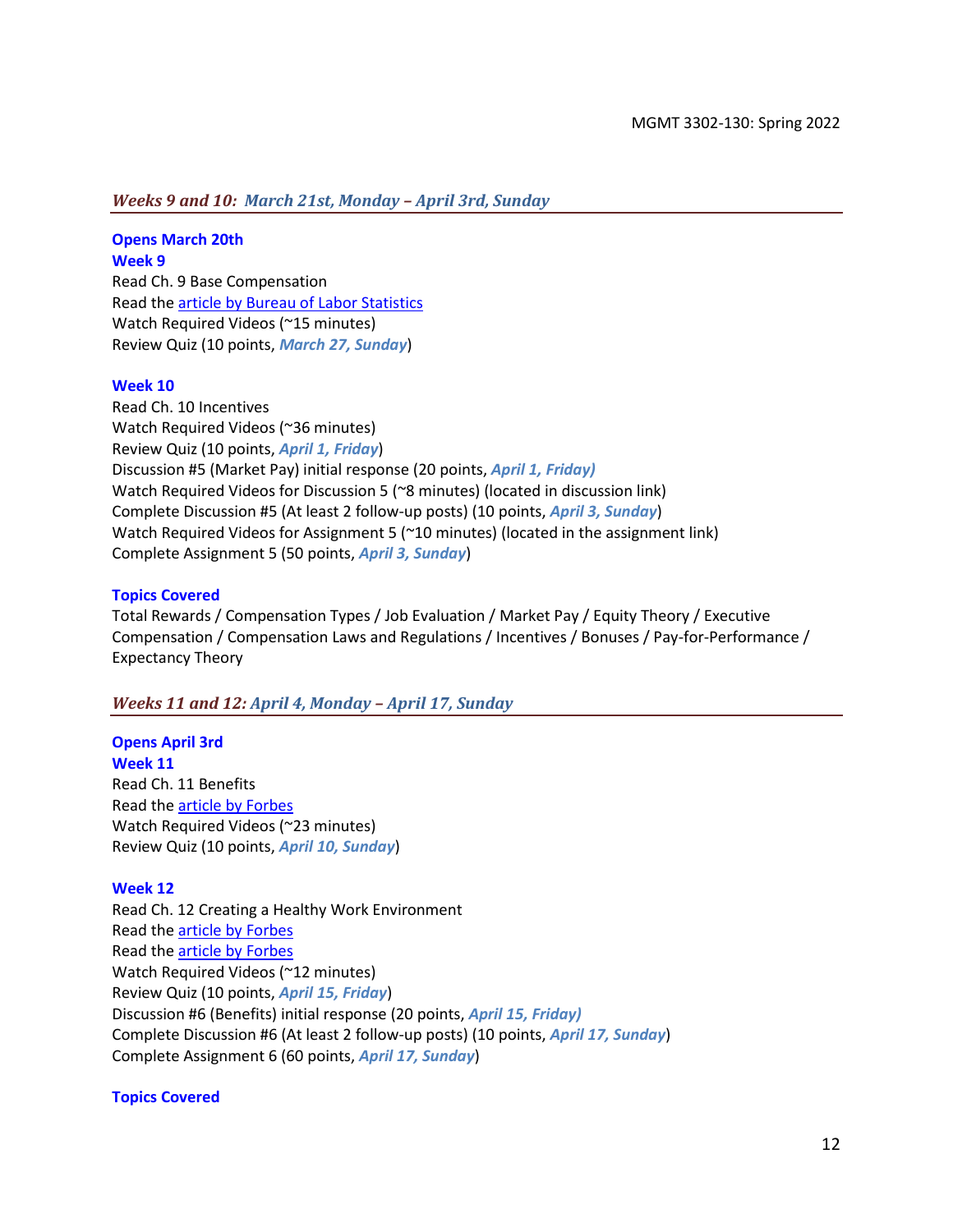Purpose of Benefits / Benefit Types / Benefit Administration / Employee Safety / OSHA / Employee Wellness / Workplace Security

#### *Weeks 13 and 14: April 18, Monday – May 1, Sunday*

## **Opens April 17th**

#### **Week 13**

Read Ch. 13 Creating Positive Employee-Management Relations Read th[e article by Fox Business](https://www.foxbusiness.com/features/the-pros-and-cons-of-joining-a-labor-union) Watch Required Videos (~8 minutes) Review Quiz (10 points, *April 24, Sunday*)

#### **Week 14**

Read Ch. 14 Managing Engagement and Turnover Read th[e article by Forbes](https://www.forbes.com/sites/forbeslacouncil/2019/06/03/why-low-employee-turnover-isnt-always-a-good-thing/?sh=ec53cdc618be) Watch Required Videos (~36 minutes) Review Quiz (10 points, *April 29, Friday*) Discussion #7 (Labor Union) initial response (25 points, *April 29, Friday)* Watch the movie Gung Ho (~112 minutes) Complete Discussion #7 (At least 2 follow-up posts) (15 points, *May 1, Sunday*) Complete Assignment 7 (60 points, *May 1, Sunday*)

#### **Topics Covered**

Unions / Collective Bargaining / Employee Engagement / Turnover / Organizational Commitment / Employee Retention / Succession Management

## *Weeks 15 and 16: May 2, Monday – May 13, Friday*

## **Opens May 1st Week 15** Complete Assignment 8 (100 points, *May 08, Sunday*)

#### **Week 16**

Complete course wrap up discussion (5 points, *May 13, Friday*) Complete Final Exam (100 points, *May 13, Friday*)

#### **Topics Covered**

Review of the topics learned throughout the semester

#### **Important University Dates:**

A list of important university dates can be found at [https://www.tamuct.edu/registrar/academic](https://www.tamuct.edu/registrar/academic-calendar.html)[calendar.html](https://www.tamuct.edu/registrar/academic-calendar.html)

*January 18th Class Begins January 20st Add/Drop/Late Registration February 2nd Last day to drop with no record*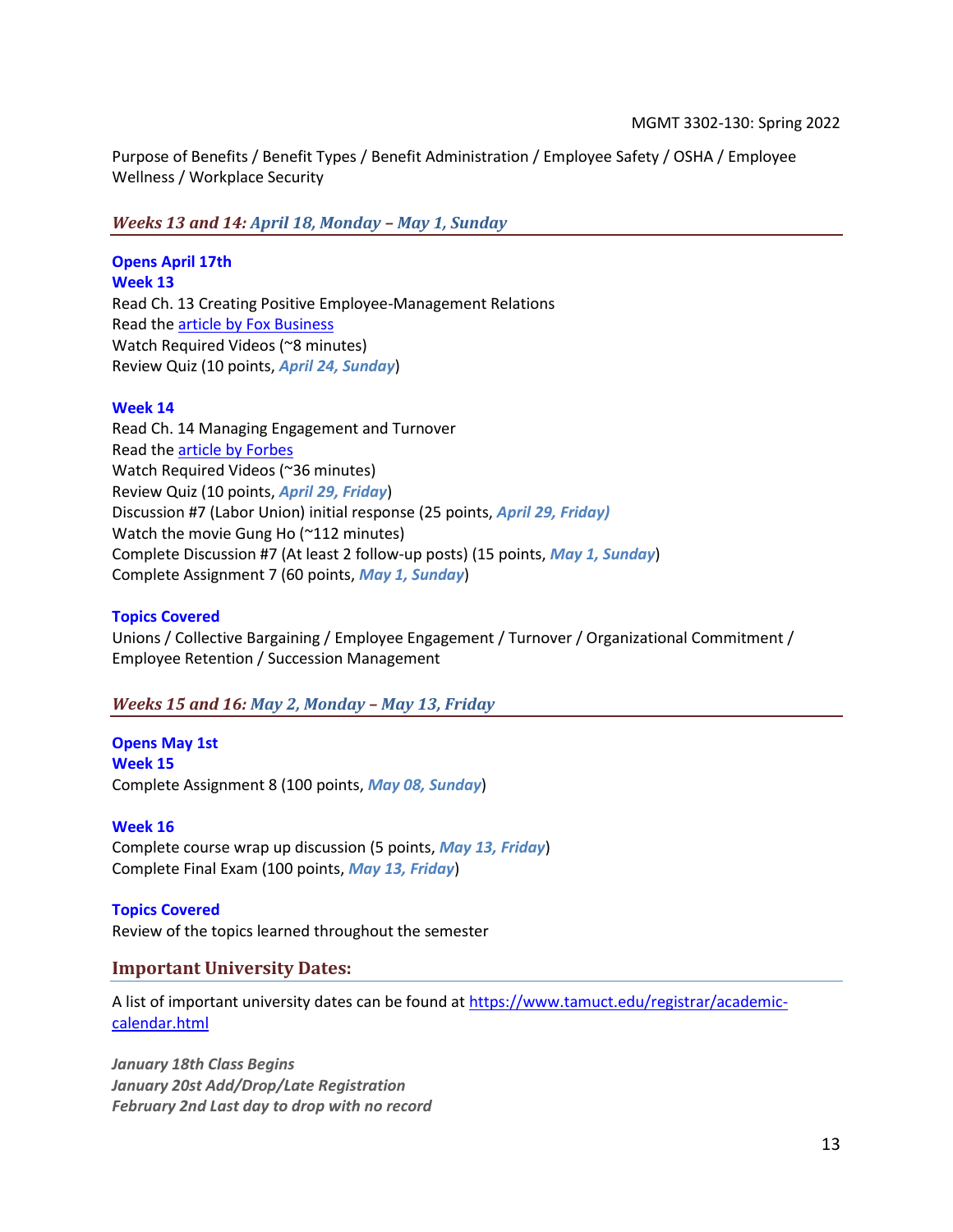*March 14-18 Spring Break March 21st Class schedule for summer semester published March 25th Deadline to submit a graduation application for participation April 8th Last day to drop a course with a "Q" or withdraw with a "W" April 4th Registration for summer semester opens May 13th Late deadline to submit a graduation application for participation May 13th Class ends May 14th Spring Commencement Ceremony Bell County Expo 7pm*

## **6. COURSE AND UNIVERSITY PROCEDURES AND POLICIES**

## <span id="page-13-0"></span>**6-1. Drop Policy**

If you discover that you need to drop this class, you must complete the [Drop Request](https://dynamicforms.ngwebsolutions.com/casAuthentication.ashx?InstID=eaed95b9-f2be-45f3-a37d-46928168bc10&targetUrl=https%3A%2F%2Fdynamicforms.ngwebsolutions.com%2FSubmit%2FForm%2FStart%2F53b8369e-0502-4f36-be43-f02a4202f612) Dynamic Form through Warrior Web.

[https://dynamicforms.ngwebsolutions.com/casAuthentication.ashx?InstID=eaed95b9 f2be-45f3-a37d-

46928168bc10&targetUrl=https%3A%2F%2Fdynamicforms.ngwebsolutions.com%2FSubmit%2F Form%2FStart%2F53b8369e-0502-4f36-be43-f02a4202f612].

Faculty cannot drop students; this is always the responsibility of the student. The Registrar's Office will provide a deadline on the Academic Calendar for which the form must be completed. Once you submit the completed form to the Registrar's Office, you must go into Warrior Web and confirm that you are no longer enrolled. If you still show as enrolled, FOLLOW-UP with the Registrar's Office immediately. You are to attend class until the procedure is complete to avoid penalty for absence. Should you miss the drop deadline or fail to follow the procedure, you will receive an F in the course, which may affect your financial aid and/or VA educational benefits.

#### **6-2. Academic Integrity**

Texas A&M University -Central Texas values the integrity of the academic enterprise and strives for the highest standards of academic conduct. A&M-Central Texas expects its students, faculty, and staff to support the adherence to high standards of personal and scholarly conduct to preserve the honor and integrity of the creative community. Academic integrity is defined as a commitment to honesty, trust, fairness, respect, and responsibility. Any deviation by students from this expectation may result in a failing grade for the assignment and potentially a failing grade for the course. Academic misconduct is any act that improperly affects a true and honest evaluation of a student's academic performance and includes, but is not limited to, working with others in an unauthorized manner, cheating on an examination or other academic work, plagiarism and improper citation of sources, using another student's work, collusion, and the abuse of resource materials. All academic misconduct concerns will be referred to the university's Office of Student Conduct. Ignorance of the university's standards and expectations is never an excuse to act with a lack of integrity. When in doubt on collaboration, citation, or any issue, please contact your instructor before taking a course of action.

For mor[e information regarding the Student Conduct process,](https://www.tamuct.edu/student-affairs/student-conduct.html) [https://www.tamuct.edu/studentaffairs/student-conduct.html].

If you know of potential honor violations by other students, you may [submit a report,](https://cm.maxient.com/reportingform.php?TAMUCentralTexas&layout_id=0) [https://cm.maxient.com/reportingform.php?TAMUCentralTexas&layout\_id=0].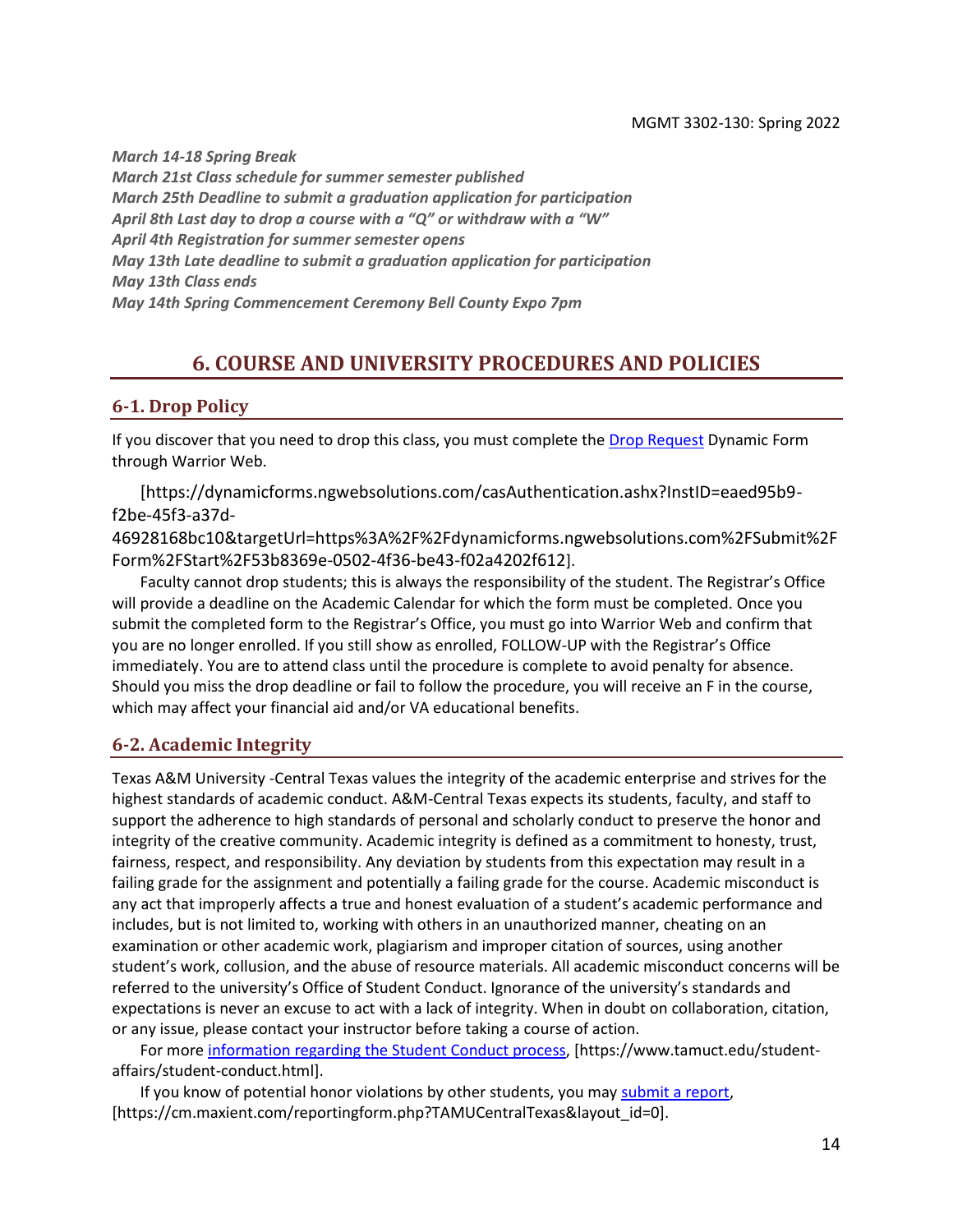## **6-3. Academic Accommodations**

At Texas A&M University-Central Texas, we value an inclusive learning environment where every student has an equal chance to succeed and has the right to a barrier-free education. The Office of Access and Inclusion is responsible for ensuring that students with a disability receive equal access to the university's programs, services and activities. If you believe, you have a disability requiring reasonable accommodations please contact the Office of Access and Inclusion, WH-212; or call (254) 501-5836. Any information you provide is private and confidential and will be treated as such.

For more information please visit our **Access & Inclusion Canvas page (log-in required)** [https://tamuct.instructure.com/courses/717]

#### **6-4. Important information for Pregnant and/or Parenting Students**

Texas A&M University-Central Texas supports students who are pregnant and/or parenting. In accordance with requirements of Title IX and related guidance from US Department of Education's Office of Civil Rights, the Dean of Student Affairs' Office can assist students who are pregnant and/or parenting in seeking accommodations related to pregnancy and/or parenting. Students should seek out assistance as early in the pregnancy as possible. For more information, please visi[t Student Affairs](https://www.tamuct.edu/student-affairs/index.html) [https://www.tamuct.edu/student-affairs/index.html]. Students may also contact the institution's Title IX Coordinator. If you would like to read more about these [requirements and guidelines](http://www2.ed.gov/about/offices/list/ocr/docs/pregnancy.pdf) online, please visit the website [http://www2.ed.gov/about/offices/list/ocr/docs/pregnancy.pdf].

Title IX of the Education Amendments Act of 1972 prohibits discrimination on the basis of sex and gender–including pregnancy, parenting, and all related conditions. A&M-Central Texas is able to provide flexible and individualized reasonable accommodation to pregnant and parenting students. All pregnant and parenting students should contact the Associate Dean in the Division of Student Affairs at (254) 501- 5909 to seek out assistance. Students may also contact the University's Title IX Coordinator.

#### **6-5. Tutoring**

Tutoring is available to all A&M-Central Texas students, both virtually and in-person. Student success coaching is available online upon request.

If you have a question, are interested in becoming a tutor, or in need of success coaching contact the Warrior Center for Student Success, Equity and Inclusion at (254) 501-5836, visit the Warrior Center at 212 Warrior Hall, or by emailing [WarriorCenter@tamuct.edu.](mailto:WarriorCenter@tamuct.edu)

To schedule tutoring sessions and view tutor availability, please visit Tutor [Matching](https://tutormatchingservice.com/TAMUCT) [Services](https://tutormatchingservice.com/TAMUCT) [https://tutormatchingservice.com/TAMUCT] or visit the Tutoring Center in 111 Warrior Hall.

Chat live with a remote tutor 24/7 for almost any subject from on your computer! Tutor.com is an online tutoring platform that enables A&M-Central Texas students to log in and receive online tutoring support at no additional cost. This tool provides tutoring in over 40 subject areas except writing support. Access Tutor.com through Canvas.

#### **6-6. The University Writing Center**

The University Writing Center (UWC) at Texas A&M University–Central Texas (TAMUCT) is a free service open to all TAMUCT students. For the Fall 2021 semester, all services will be online as a result of the COVID-19 pandemic. The hours of operation are from 10:00 a.m.-5:00 p.m. Monday thru Thursday with satellite hours online Monday thru Thursday from 6:00-9:00 p.m. The UWC is also offering hours from 12:00-3:00 p.m. on Saturdays.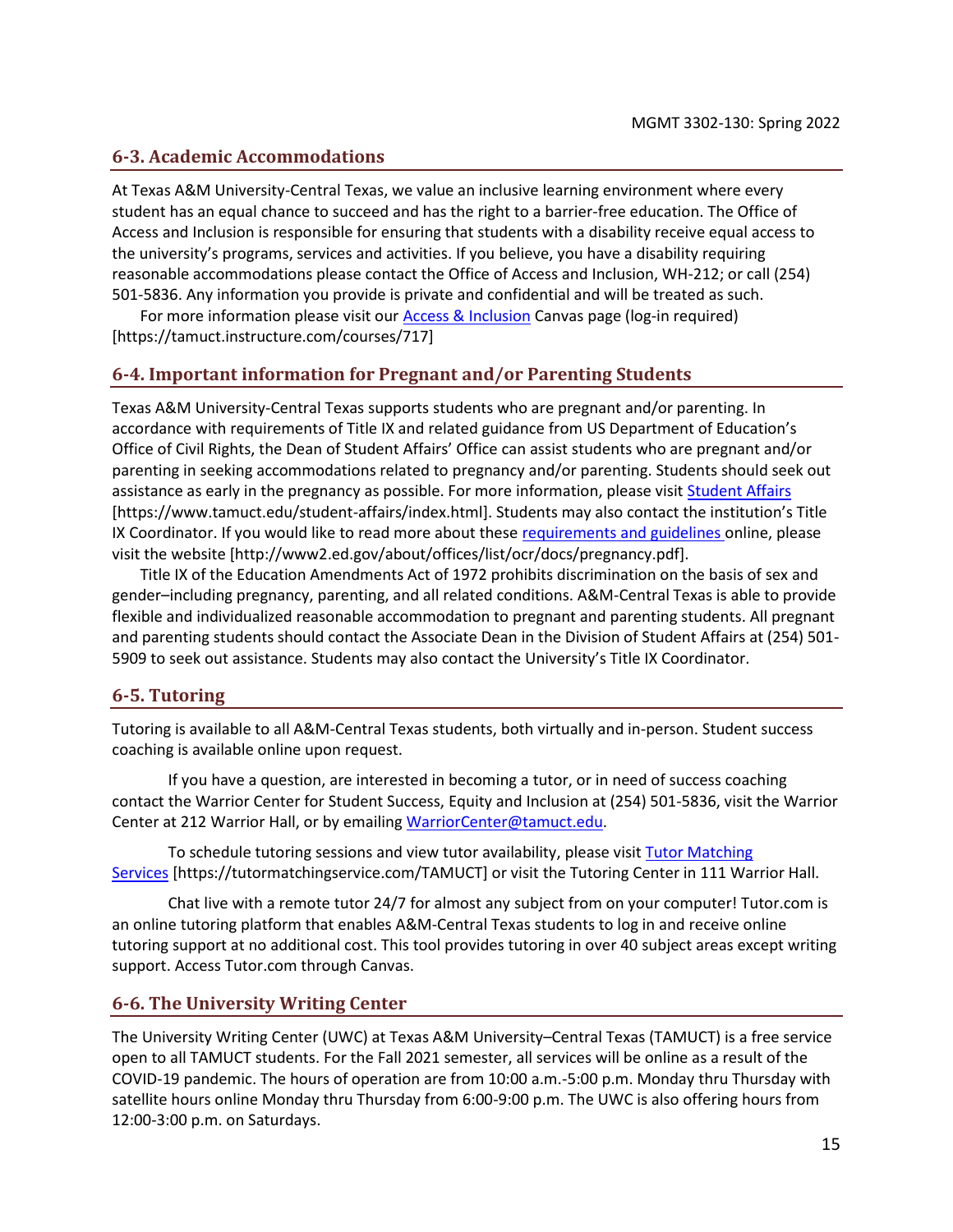Tutors are prepared to help writers of all levels and abilities at any stage of the writing process. By providing a practice audience for students' ideas and writing, our tutors highlight the ways in which they read and interpret students' texts, offering guidance and support throughout the various stages of the writing process. While tutors will not write, edit, or grade papers, they will assist students in developing more effective composing practices. Whether you need help brainstorming ideas, organizing an essay, proofreading, understanding proper citation practices, or just want a quiet place to work, the UWC is here to help!

Students may arrange a one-to-one session with a trained and experienced writing tutor by making an appointment vi[a WCOnline](https://tamuct.mywconline.com/) [https://tamuct.mywconline.com/]. In addition, you can email Dr. Bruce Bowles Jr. at **[bruce.bowles@tamuct.edu](mailto:bruce.bowles@tamuct.edu)** if you have any questions about the UWC and/or need any assistance with scheduling.

## **6-7. University Library**

<span id="page-15-0"></span>The University Library provides many services in support of research across campus and at a distance. We offer over 200 electronic databases containing approximately 250,000 eBooks and 82,000 journals, in addition to the 85,000 items in our print collection, which can be mailed to students who live more than 50 miles from campus. Research guides for each subject taught at A&M-Central Texas are available through our website to help students navigate these resources. On campus, the library offers technology including cameras, laptops, microphones, webcams, and digital sound recorders.

Research assistance from a librarian is also available 24 hours a day through our online chat service, and at the reference desk when the library is open. Research sessions can be scheduled for more comprehensive assistance, and may take place on Skype or in-person at the library. Assistance may cover many topics, including how to find articles in peer-reviewed journals, how to cite resources, and how to piece together research for written assignments.

Our 27,000-square-foot facility on the A&M-Central Texas main campus includes student lounges, private study rooms, group work spaces, computer labs, family areas suitable for all ages, and many other features. Services such as interlibrary loan, TexShare, binding, and laminating are available. The library frequently offers workshops, tours, readings, and other events. For more information, please visit our Library [website](https://tamuct.libguides.com/index) [http://tamuct.libguides.com/index].

## **6-8. Behavioral Intervention**

Texas A&M University-Central Texas cares about the safety, health, and well-being of its students, faculty, staff, and community. If you are aware of individuals for whom you have a concern, please make a referral to the Behavioral Intervention Team. Referring your concern shows you care. You can complete the [referral](https://cm.maxient.com/reportingform.php?TAMUCentralTexas&layout_id=2) online

[https://cm.maxient.com/reportingform.php?TAMUCentralTexas&layout\_id=2].

Anonymous referrals are accepted. Please see th[e Behavioral Intervention Team](https://www.tamuct.edu/student-affairs/bat.html) website for more information [https://www.tamuct.edu/student-affairs/bat.html]. If a person's behavior poses an imminent threat to you or another, contact 911 or A&M-Central Texas University Police at 254-501- 5800.

## **7. FREQUENTLY ASKED QUESTIONS (FAQs)**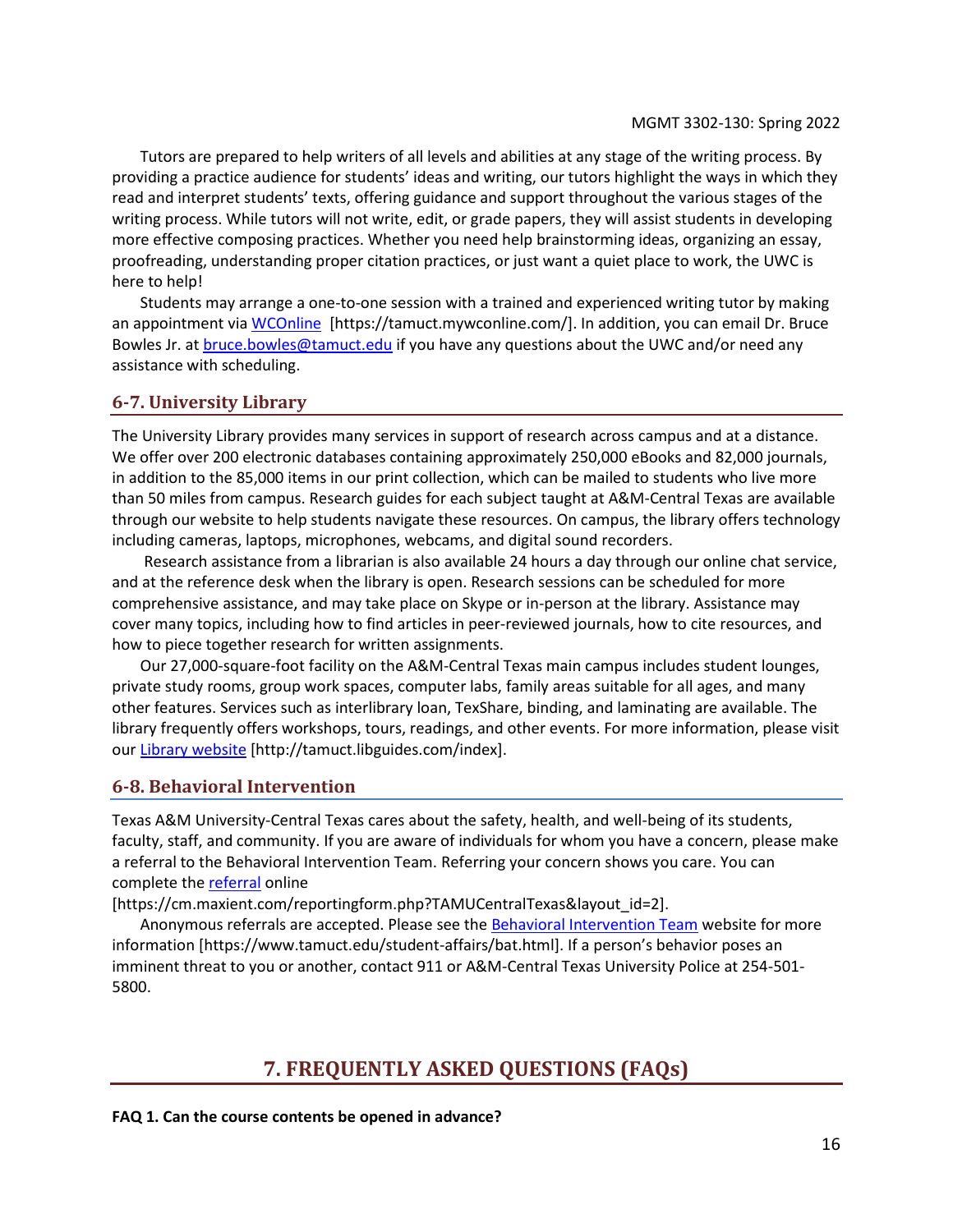**Answer:** No, course materials will not be opened in advance of the schedule outlined in the section ['5](#page-8-0). Bi-[Weekly Checklist' on page](#page-8-0) 8. I develop course content and make adjustments to course materials during semesters for a better student learning experience.

## **FAQ 2. I have missed an assignment's late deadline. Can you extend the deadline for me?**

**Answer:** Yes, but ONLY IF the reason for missing the deadline is due to an unavoidable or unforeseeable event. You'll also need to provide me with written documentation that verifies the reason.

## **FAQ 3. The reason that I have missed the assignment is private. So, I cannot provide you with a reason or documentation. Can you extend the deadline for me?**

**Answer:** I value your privacy. However, in this case, I cannot provide you with a deadline extension. I have to be fair to other students, and I have to apply the same standard for a deadline extension to everyone.

## **FAQ 4. I have finished the assignment before the deadline. But I wasn't able to submit the assignment in time because there was a problem with my internet. Can you extend the deadline for me?**

**Answer:** Yes, I understand that this can happen, and you can submit your assignment late. However, in this case, your submitted assignment (either in word or pdf file format) should have been "last modified" before the deadline (this can be verified through the 'properties' menu in word or pdf program). If your file has been last modified after the deadline, I cannot accept your assignment after the three day late deadline with the 10% penalty. Again, I have to be fair to other students, and I have to apply the same standard for a deadline extension to everyone.

## **FAQ 5. I have copy-and-pasted a writing that is more than seven consecutive words from another source. However, I have clearly cited the source in my assignment. Is this plagiarism?**

**Answer:** Yes, that will be viewed as plagiarism in this course because seven or more consecutive words are identical to a writing from another source. For your writing to be free of plagiarism controversy, you need to paraphrase the original writing so that less than seven or more consecutive words are identical to a writing from another source.

## **FAQ 6. I have copy-and-pasted a writing that is more than seven consecutive words from my past assignment in another course. Is this plagiarism?**

**Answer:** Yes, that will be viewed as plagiarism in this course because seven or more consecutive words are identical to a writing from another source. "Another source" also encompasses your past assignments from this as well as another course that you have taken in the past. For your writing to be free of plagiarism controversy, you need to paraphrase the original writing so that less than seven or more consecutive words are identical to a writing from another source. You also need to cite and reference your past work accordingly.

## **FAQ 7. I have taken this course in the past, but I'm taking this course again this semester. When I was taking this course the last time, I have completed Assignments #1, #5, and #7. Can I re-submit these assignments without any changes?**

**Answer:** No, they will be considered as plagiarism for the same reason in my answer to FAQ 6 above. Please read the answer to the Q6 above for more detail.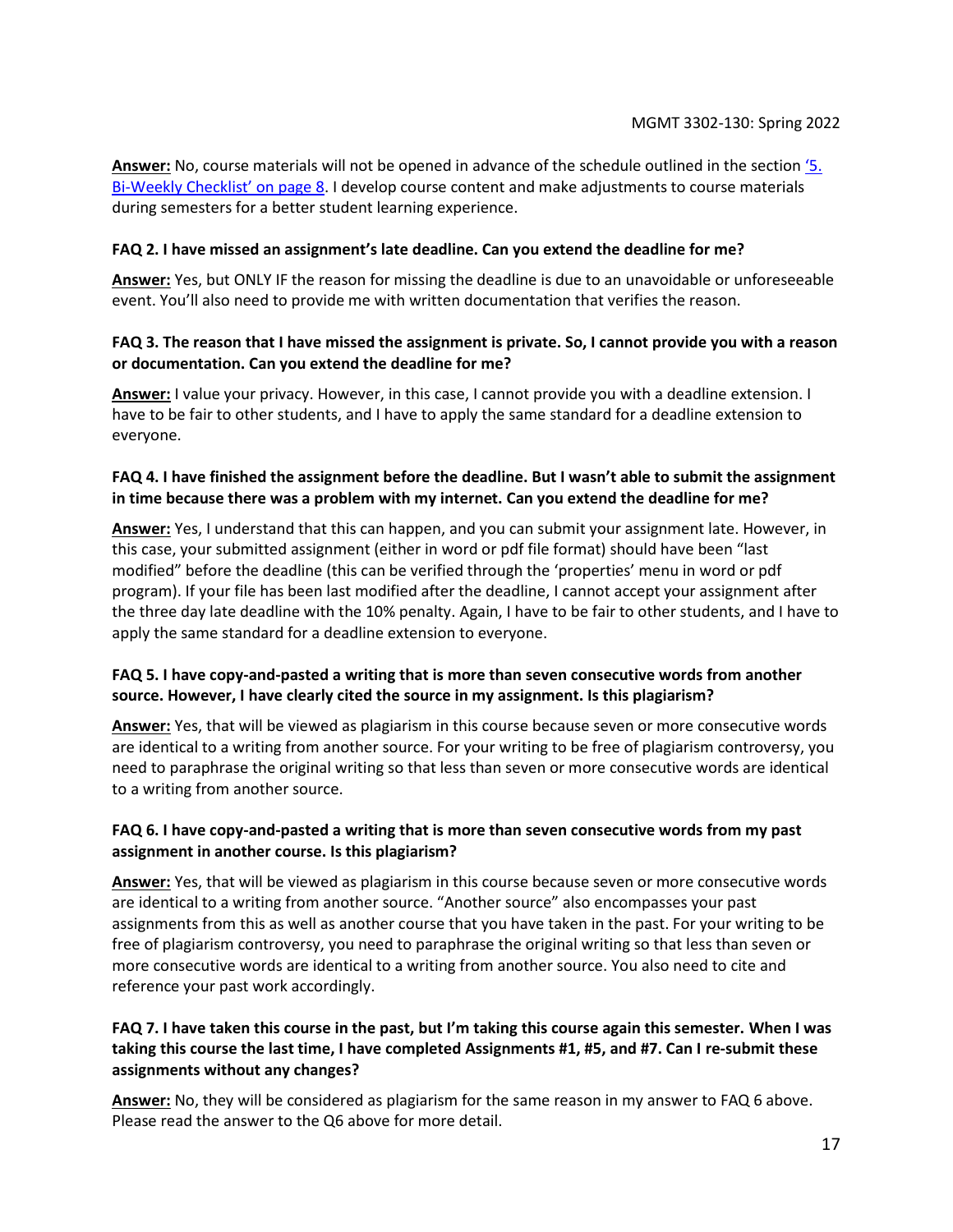## **FAQ 8. The syllabus says that teamwork is not allowed in this course. Does this mean that I cannot help out a classmate in understanding the learning contents or assignments that he or she is having trouble with (or vice versa for getting help from a classmate)?**

**Answer:** No, a student helping out another student to better understand the learning contents is a kind gesture and is, in fact, somewhat encouraged. I'd rather have my students to study together and have a better understanding of the learning contents than to just give up on understanding the contents. (And of course, you can always reach out to me for help too.)

However, students have to answer the questions on their own based on how they have understood the learning contents. If a student's answer is too similar to another student's answer in a way that is difficult to be viewed as an independent work, this is now viewed as "teamwork," which is prohibited in this course.

So, if you are helping out John, please make sure that John writes the answers on his own based on how he understood the learning contents (and vice versa if you are the student that is getting help from John). And if seven or more consecutive words are identical to a writing from John's assignment, it will also be viewed as plagiarism.

## **FAQ 9. Our Canvas website shows that I have achieved 92% of the grades available. Does this mean that I'm getting "A" in this course?**

**Answer:** It depends. As outlined in the section '[3-8. Grading Criteria](#page-6-1)' of this document, your final grade will be determined by the total points that you have achieved in this course and not by the percentage that you may see on our Canvas website. So, if your total point in the end is 900 points or greater and you see 92% on the website, your grade will be "A" grade for this course. But if your total point in the end is less than 900 points and you see 92% on the website, your grade will be "B" for this course.

## **FAQ 10. My total point in the end is 903 points. But our Canvas website shows that I have achieved 88% of the grades available. Does this mean that I'm getting "A" in this course?**

**Answer:** Yes, your grade will be "A" in this course because your total point for this course is 900 or greater.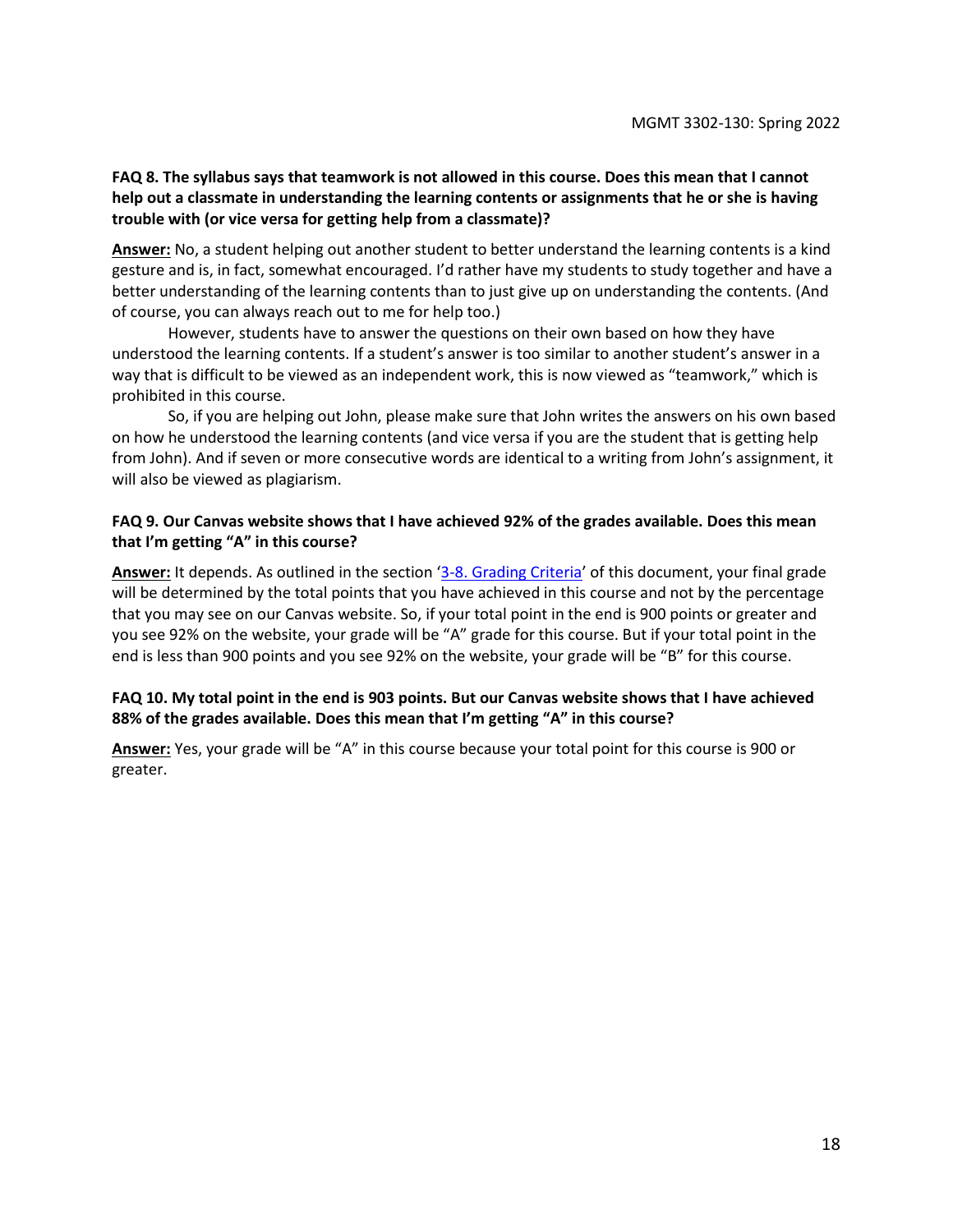## **Appendix – Assignment Example**

<span id="page-18-0"></span>*\* This is only an example. The finalized assignment may differ.*

**Assignment #2: Strategic HRM in the movie** *Moneyball* **(60 points) Distributed: XXX Due: XXX**

#### **Why this assignment?**

This assignment supports the Course Objective 1 listed in our syllabus.

#### **Instruction**

1. Watch the videos *Strategic Fit and HRM* Modules > Weeks 1 and 2 > Videos (Week 1) and *Some Tips in Watching the Movie Moneyball* (the video provided with this instruction file on our Canvas website). For this assignment, you need to first have a clear understanding of the two concepts, the *vertical and horizontal fit of HRM*.

#### 2. Watch the movie *Moneyball*.

*Link to the video on TAMUCT Library website (TAMUCT ID and PW needed; Google Chrome or Mozilla Firefox recommended).*

#### 3. **Answer the following five questions.**

**Q1)** In the movie, Peter Brand claims that baseball teams in the past have wrongly defined their goals as "buying players." According to Peter Brand in the movie, what should be the true goal of a baseball team? Why? (Hint: Watch the scene where Billy Beane and Peter Brand discusses this point at the parking lot.) **(10 points)**

**Q2)** Now, identify the HR needs (KSAs, behaviors, culture, etc.) of a baseball team that is (are) required to achieve the goal that you have answered in Q1. More specifically, identify the behavior(s) that are required from its baseball players for a baseball team to achieve the goal that you have answered in Q1. How can this help baseball teams to achieve the goal that you have answered in Q1? **(10 points)**

**Q3)** In the movie, how did the Oakland A's achieve the vertical fit of HRM? In other words, what are some specific examples of HRM practices that the A's have implemented to fulfill the HR needs that you have identified in Q2? (Hint: Watch the scene where Billy Beane and the scouts discuss which players to recruit with Peter Brand being present in the meeting room. Also, watch the scenes where Billy Beane and Peter Brand instruct the players what to do during the games.) **(15 points)**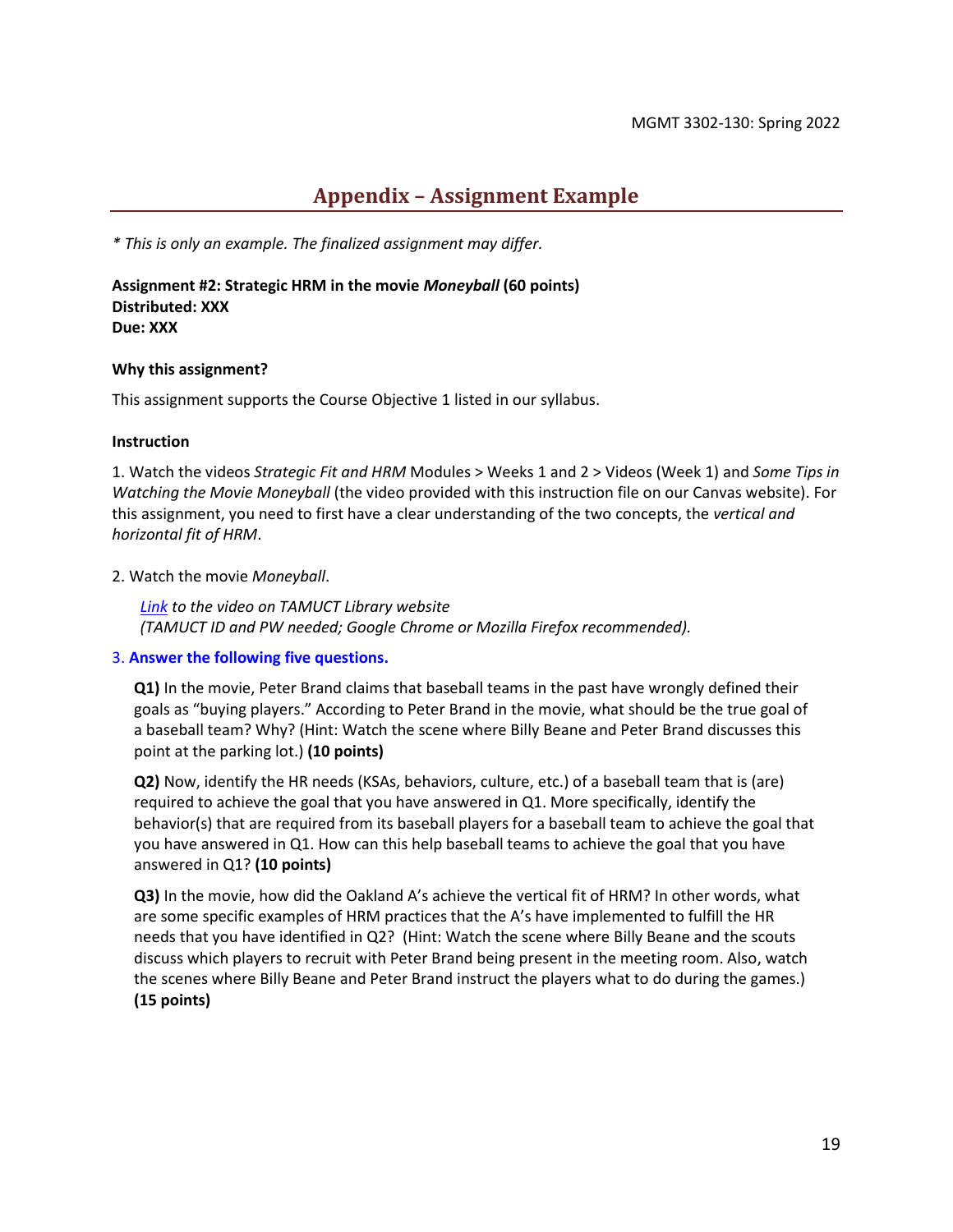## **Appendix – Assignment Example (Continued)**

**Q4)** In the movie, how did the Oakland A's achieve the horizontal fit of HRM? In other words, what are some specific examples of an HRM practice that you have answered in Q3 being compatible with another HRM practice? For example, due to the budget constraint that the team was facing, the pay level for the players of the Oakland A's had to be low. So, the team could not just recruit any players that can fulfill the HR needs that you have identified in Q2. The team had to recruit in a way that is "compatible" with the low pay policy. What were some specific examples of this? **(15 points)**

**Q5)** What would be a similar situation that organizations face in a more generalized business setting? And how can organizations better respond to this situation by applying what you have learned from the movie (with a focus on the strategic fit of HRM)? **(10 points)**

#### **Important Notes**

1. In writing your answers, **NEVER copy-and-paste any part of the textbook or any other sources.** Write the answers in your own words. If more than seven consecutive words are identical to a writing from another source (including the textbook, your past works, and any other sources), it will be considered as plagiarism, and you will receive a failing grade "F" in this course. You will also be referred to Students Affairs.

2. See Appendix for the grading rubric.

3. The suggested length is two pages or less in total. But this is just a "suggestion." You do not need to be bound by this suggestion.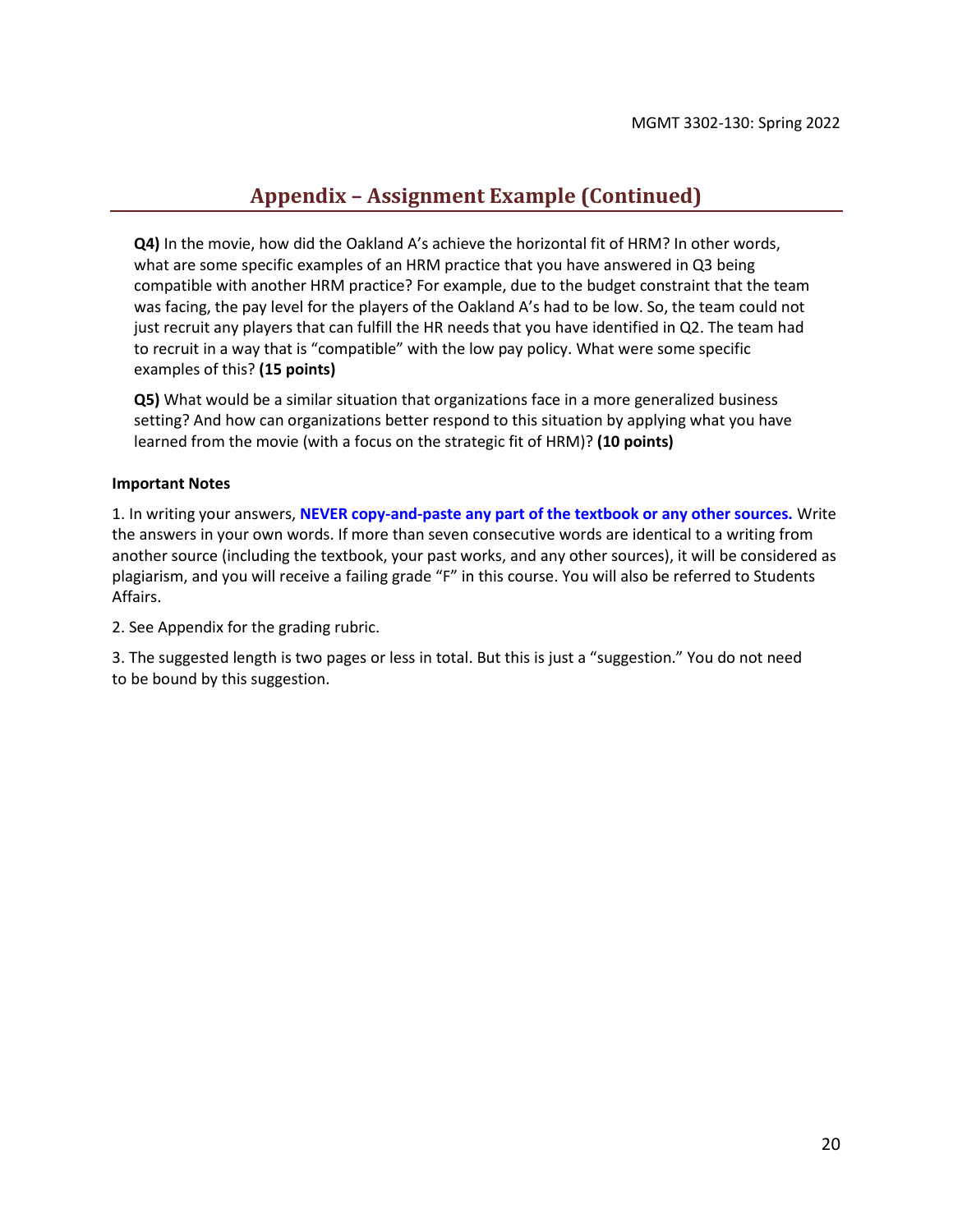# **Appendix – Assignment Example (Continued)**

# **Grading Rubric**

| <b>Criteria</b>               | <b>Grading Standard</b>                                                                                                                       | <b>Points</b> |
|-------------------------------|-----------------------------------------------------------------------------------------------------------------------------------------------|---------------|
| Q1<br>(10 points)             | 1) The student has correctly identified the true goal of a baseball<br>team described by Peter Brand in the movie.                            |               |
|                               | 2) The student has explained why the identified goal should be the<br>true goal of baseball teams.                                            | 10            |
|                               | BOTH of the above conditions are met.                                                                                                         |               |
|                               | Only one condition is met.                                                                                                                    | 5             |
|                               | None of the conditions are met.                                                                                                               | 0             |
| Q <sub>2</sub><br>(10 points) | 1) The student has correctly identified the HR needs.                                                                                         |               |
|                               | 2) The student has explained how the identified HR needs can<br>help baseball teams to achieve the goal that he or she has<br>answered in Q1. | 10            |
|                               | BOTH of the above conditions are met.                                                                                                         |               |
|                               | Only one condition is met.                                                                                                                    | 5             |
|                               | None of the conditions are met.                                                                                                               | 0             |
| Q <sub>3</sub><br>(15 points) | 1) The student has discussed how the Oakland A's has achieved<br>the vertical fit of HRM in the movie.                                        |               |
|                               | 2) The student has provided specific examples in the movie to<br>back-up his or her arguments.                                                | 15            |
|                               | BOTH of the above conditions are met.                                                                                                         |               |
|                               | Only one condition is met.                                                                                                                    | 8             |
|                               | None of the conditions are met.                                                                                                               | 0             |
| Q4<br>(15 points)             | 1) The student has discussed how the Oakland A's has achieved<br>the horizontal fit of HRM in the movie.                                      |               |
|                               | 2) The student has provided specific examples in the movie to<br>back-up his or her arguments.                                                | 15            |
|                               | BOTH of the above conditions are met.                                                                                                         |               |
|                               | Only one condition is met.                                                                                                                    | 8             |
|                               | None of the conditions are met.                                                                                                               | 0             |